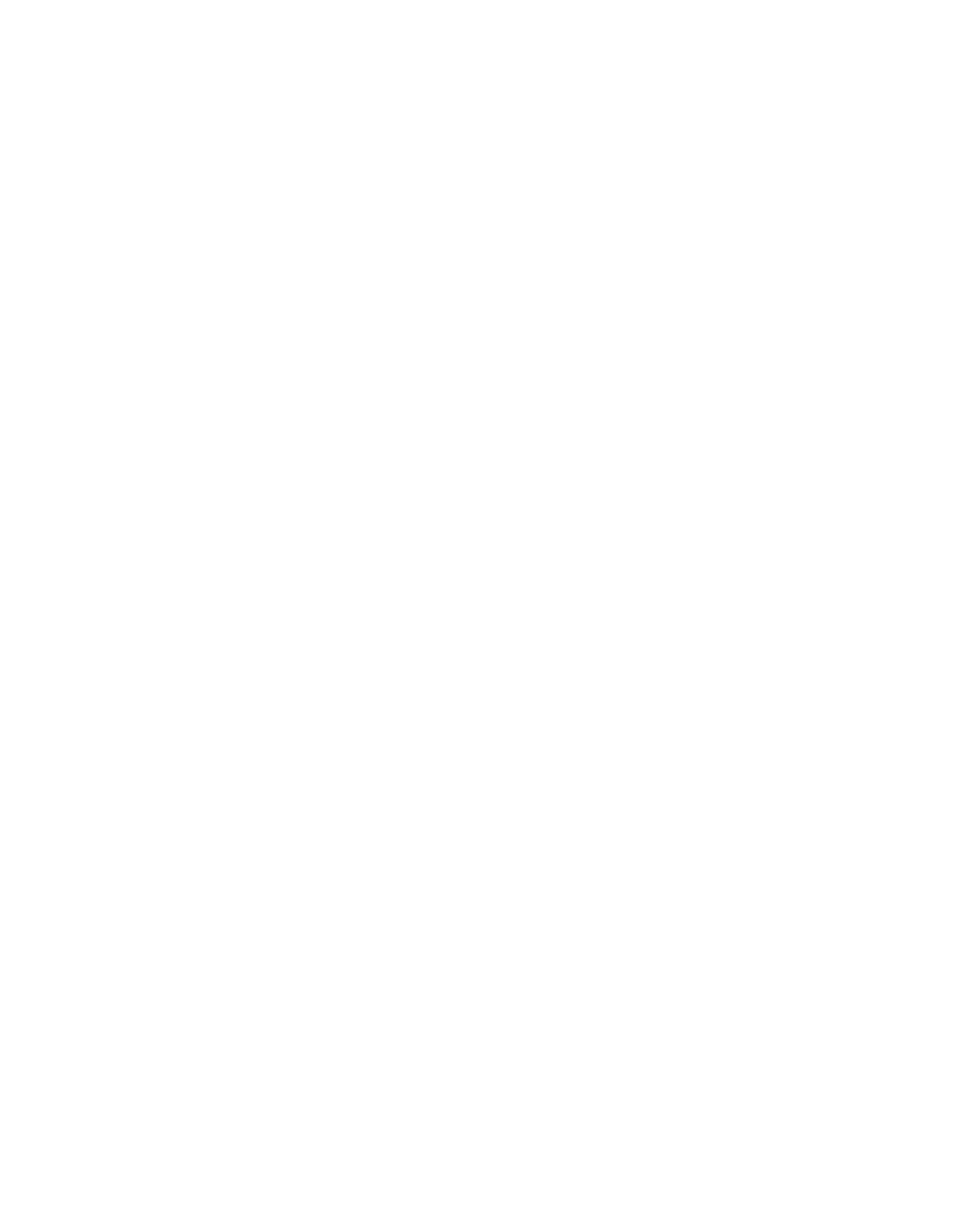# CRIME ANALYSIS IN AMERICA: FINDINGS AND RECOMMENDATIONS

Author Timothy C. O'Shea, Ph.D. Principal Investigator

Keith Nicholls, Ph.D. Co-Principal Investigator

With assistance from Jonathan Archer Elton Hughes, MA Jana Tatum

March 2003

This project was supported by cooperative agreement #99-CK-WX-K002 by the Office of Community Oriented Policing Services, U.S. Department of Justice. Points of view or opinions contained in this document are those of the authors and do not necessarily represent the official position or policies of the U.S. Department of Justice.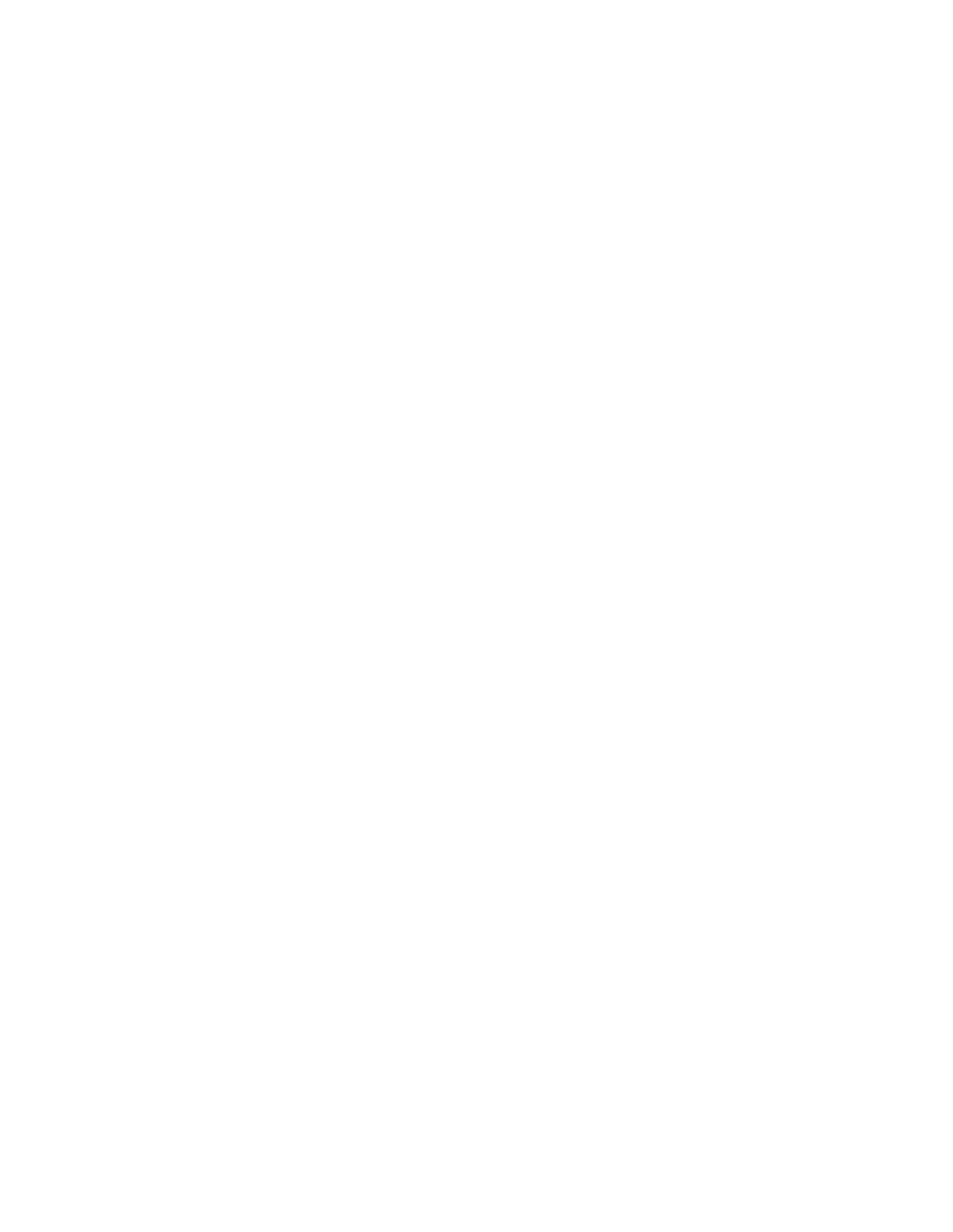# **Table of Contents**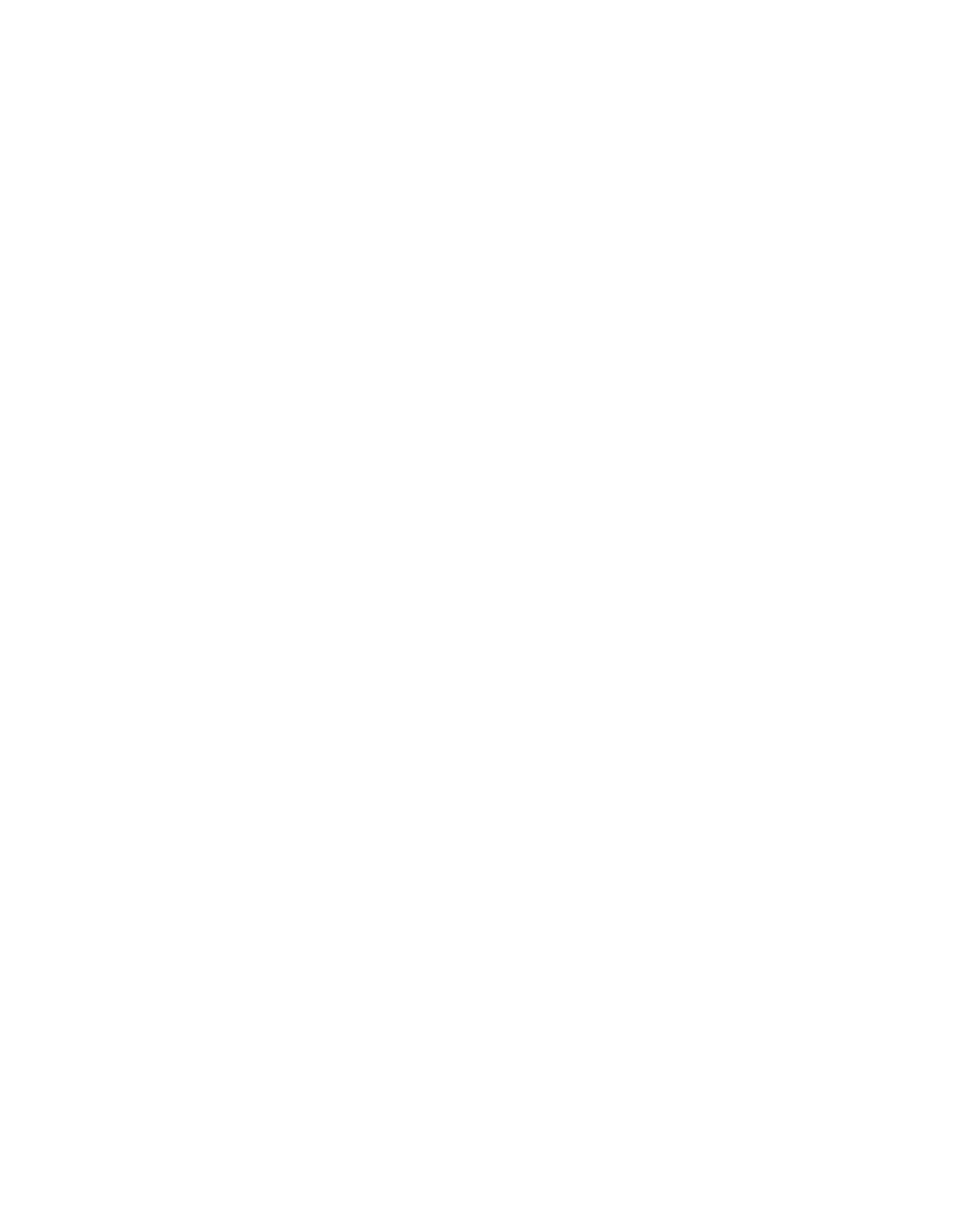### **Overview**

Organizations must adapt to survive. Like all organizations, police departments must adjust their administrative arrangements to accommodate shifts in social, economic, and political conditions. While adjustments are usually incremental, sometimes change is dramatic. American policing changed radically at two points in its history, and both instances led to a dramatic and farreaching transformation in police operations and management (Kelling and Moore 1991). The first shift came in the early 20th century, when the professional

model appeared. The second can be traced to the mid-1980s, when the idea of community policing began to attract serious attention. One important change associated with community policing that we address here is the importance that data and analysis have assumed in police operations.

One area of police operations that has been particularly

affected by the shift to community policing is information processing and crime analysis. Community policing does not break from professional policing because it demands information. Both models obviously rely on the acquisition and analysis of information to make informed decisions. Community policing can be distinguished from professional policing because it calls for information from domains that had previously been neglected and for more complex analysis of that information. The philosophical shift that accompanies the transition from professional to community policing opens new domains of information and expands many that already exist. Community

policing emphasizes the analysis of data to examine the nature of complex community problems and to evaluate the effectiveness of crime reduction efforts.

For all practical purposes, the professional police system was closed. Community policing takes a contrary position: democracy demands that law enforcement policy reflect the interests of external stakeholders (e.g., elected officials, citizens, agencies related to the police mission, etc.). Aggregating these interests,

Community policing can be distinguished from professional policing because it calls for information from domains that had previously been neglected and for more complex analysis of that information.

examining the nature and make-up of community problems, and translating them into police policy places greater demands on the information processing operations of the department. Communication is primarily one direction under professional policing. Departmental policy is formed at the top of the organizational structure and filtered downward in the

form of standard operating procedures. Policymaking power is not shared, but centralized. Here too, the community policing model calls for an open system: all members of the organization at all levels participate in the policymaking process. Community policing operations that follow from these philosophical shifts, such as customer and officer surveys, new performance measures, community partnerships, strategic planning, etc., require substantially more data from substantially more sources that often must be analyzed via substantially more complex methodologies.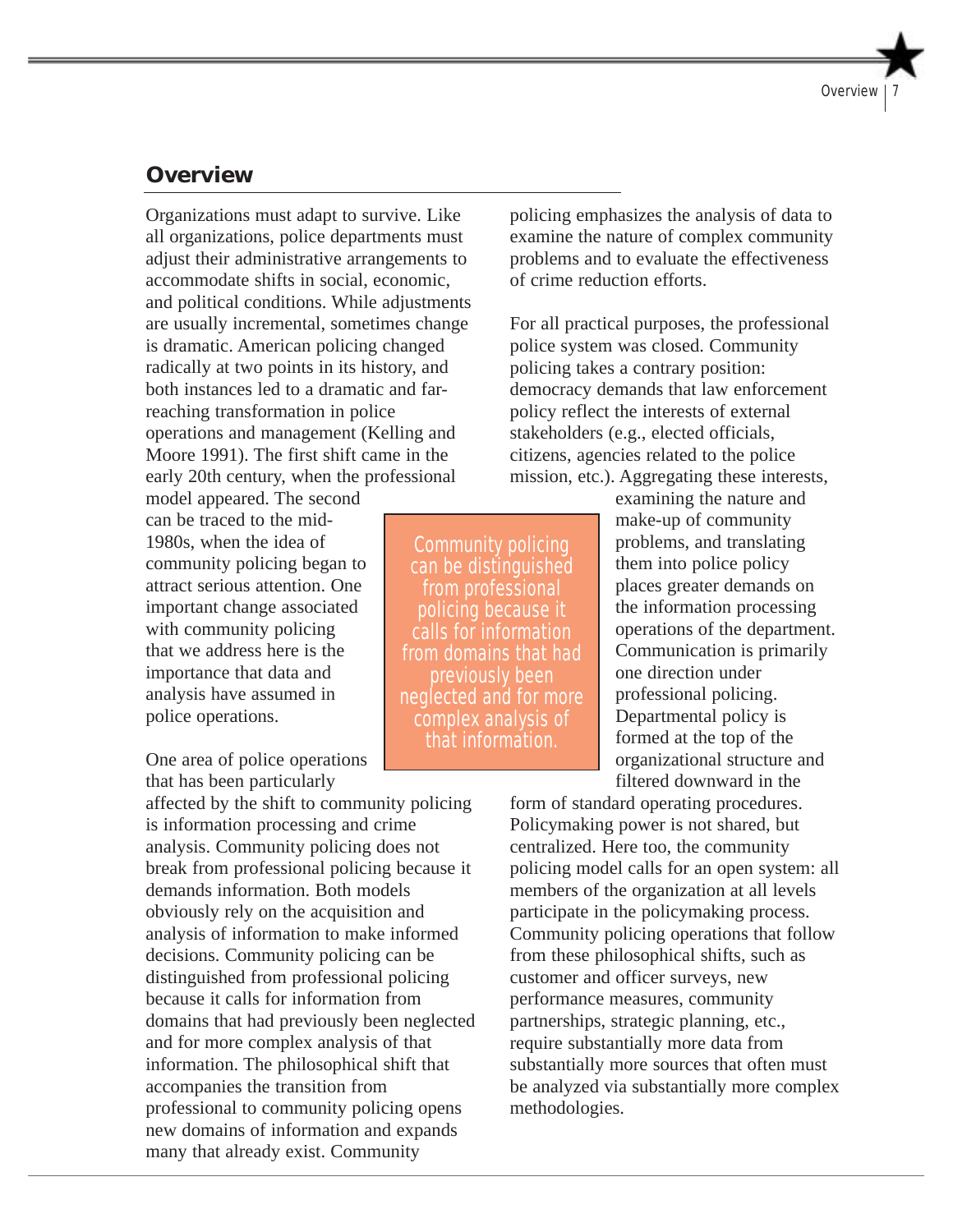

The primary operational goal of professional policing is reactive crime control. Community policing, in contrast, places a high value on proactive policing focused on problem solving. Officers are encouraged to systematically scan police

data, analyze it to discover problems and their causes, design responses, and assess them. The ultimate goal is to go beyond crime control and deliver a broad range of services that improve the community's general quality of life. This encourages police departments to engage in complex problem analysis that moves beyond traditional crime analysis. Problem analysis examines the nature of community problems and combines traditional crime analysis

with more complex social science research methods. This type of analysis aims to do more than simply apprehend offenders or identify high problem neighborhoods. It seeks to examine the causes of problems and ideally offers potential solutions to them derived from this analysis. Clearly this type of activity places serious demands on the information processing abilities of law enforcement agencies and personnel.

Police executives are acutely aware of the additional information demands that community policing creates. Fortunately, support has come in several forms. Federal authorities have actively supported community policing, especially when it comes to information processing. For example, since the Office of Community Oriented Policing Services (COPS) was formed in 1994, information technology awards to state and local law enforcement

agencies have exceeded one billion dollars (Abt Associates, 2000). Computer hardware and software technology has also improved considerably over the past fifteen years. Systems currently are less expensive to purchase and operate, their operation

Problem analysis examines the nature of community problems and combines traditional crime analysis with more complex social science research methods. This type of analysis aims to do more than simply apprehend offenders or identify high problem neighborhoods.

requires less technical skill, the data are more accessible, and their output is more intuitive (e.g., crime maps). The combination of money and improved technology has vastly improved law enforcement's information processing capacity, but this improved technological capability does not necessarily translate into more complex data analysis.

Police crime analysis operations consist of three essential functions.

- (1) Assess the nature, extent, and distribution of crime in order to efficiently and effectively allocate resources and deploy personnel.
	- (2) Identify crime-suspect correlations to assist investigations.
	- (3) Identify the conditions that facilitate crime and incivility so that policymakers may make informed decisions about prevention approaches (Reuland, 1997).

Community policing involves a shift in what has been the traditional focus of crime analysts. It involves increased focus on identifying the underlying causes of chronic crime problems, developing responses that are linked to this analysis and assessing the effectiveness of those responses.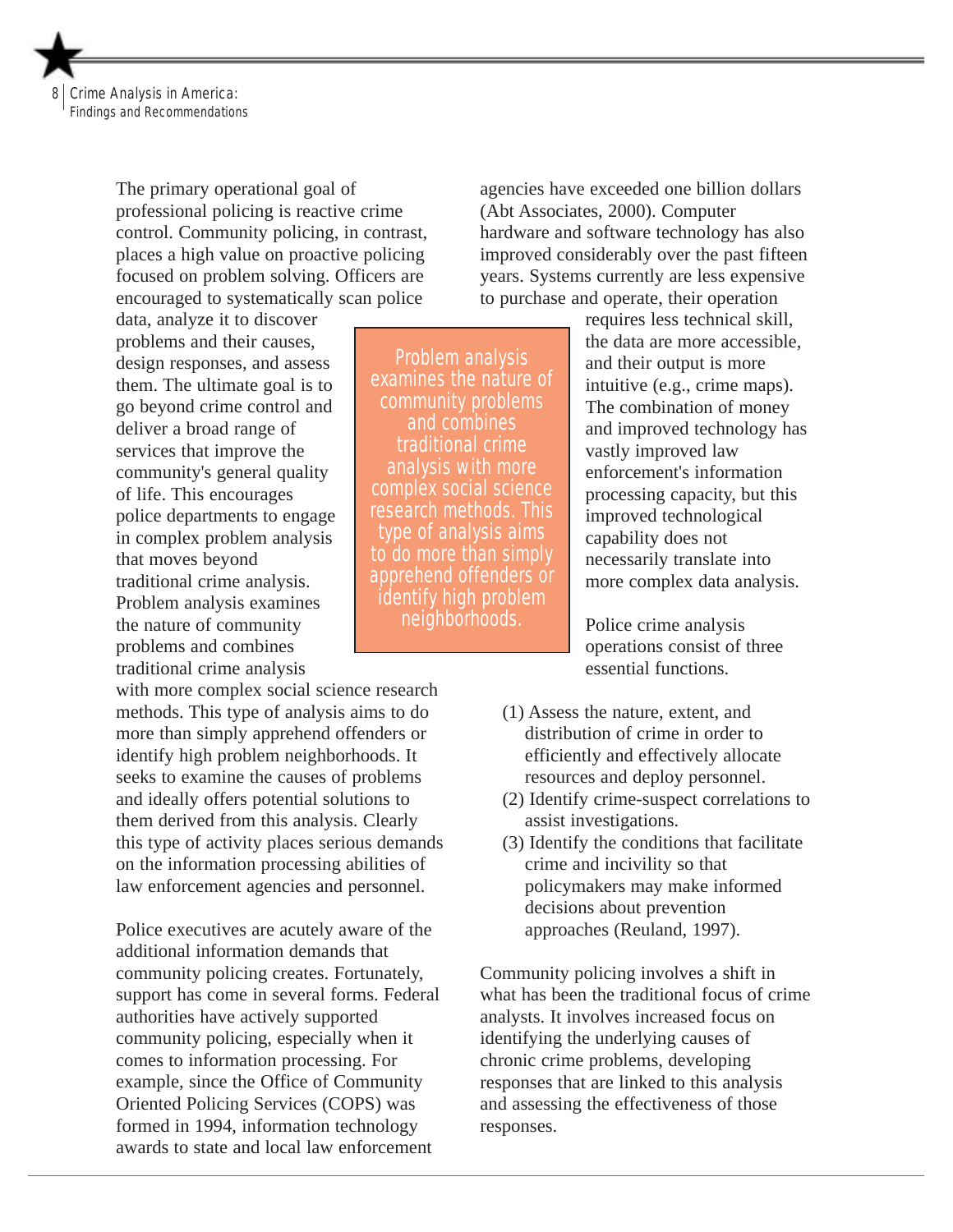# **The Project**

This guide is a product of the findings of a recent study that examined key aspects of crime analysis. In 2000, the University of South Alabama's Center for Public Policy conducted an extensive study of crime analysis operations in American law enforcement agencies. The project consisted of two national surveys and site visits. Researchers first surveyed all American law enforcement agencies with 100 or more

sworn personnel. Nearly 65 percent of the 859 agencies responded to the survey. Researchers then surveyed a random stratified sample (by size and region) of 800 law enforcement agencies with fewer that 100 sworn personnel.

The second phase of the project took a more indepth look at crime analysis operations across the country in the "large" departments.

Data were drawn from telephone interviews with forty crime analysts and from site visits to nine crime analysis units. The analysts interviewed and the sites visited were chosen to best explore what we believed to be an objectively determined select group of crime analysis operations.

This project initially sought to produce a guide that would briefly describe the operations of an "ideal" crime analysis unit. This was based on the hypothesis that over the past 10 to15 years police departments had made remarkable strides forward in developing this specialized police function and in moving it towards more complex problem analysis activities. Producing a guide that represented a composite of the

"best of the best" would be a useful tool for any department that wished to improve its crime analysis operations. This, however, was not to be. A different story emerged from the findings; while it was not what was originally hoped for, it was nevertheless interesting and useful to police administrators.

This guide is intended to inform police managers of

the structural issues to address when considering a crime analysis function. It is also intended to expose the current limitations of crime analysis and the policies that those findings imply. For a more detailed description of the project findings, please consult the full project report, which can be obtained from COPS Online at www.cops.usdoj.gov.

In 2000, the University of South Alabama's Center for Public Policy conducted an extensive study of crime analysis operations in American law enforcement agencies. The project consisted of two national surveys and site visits.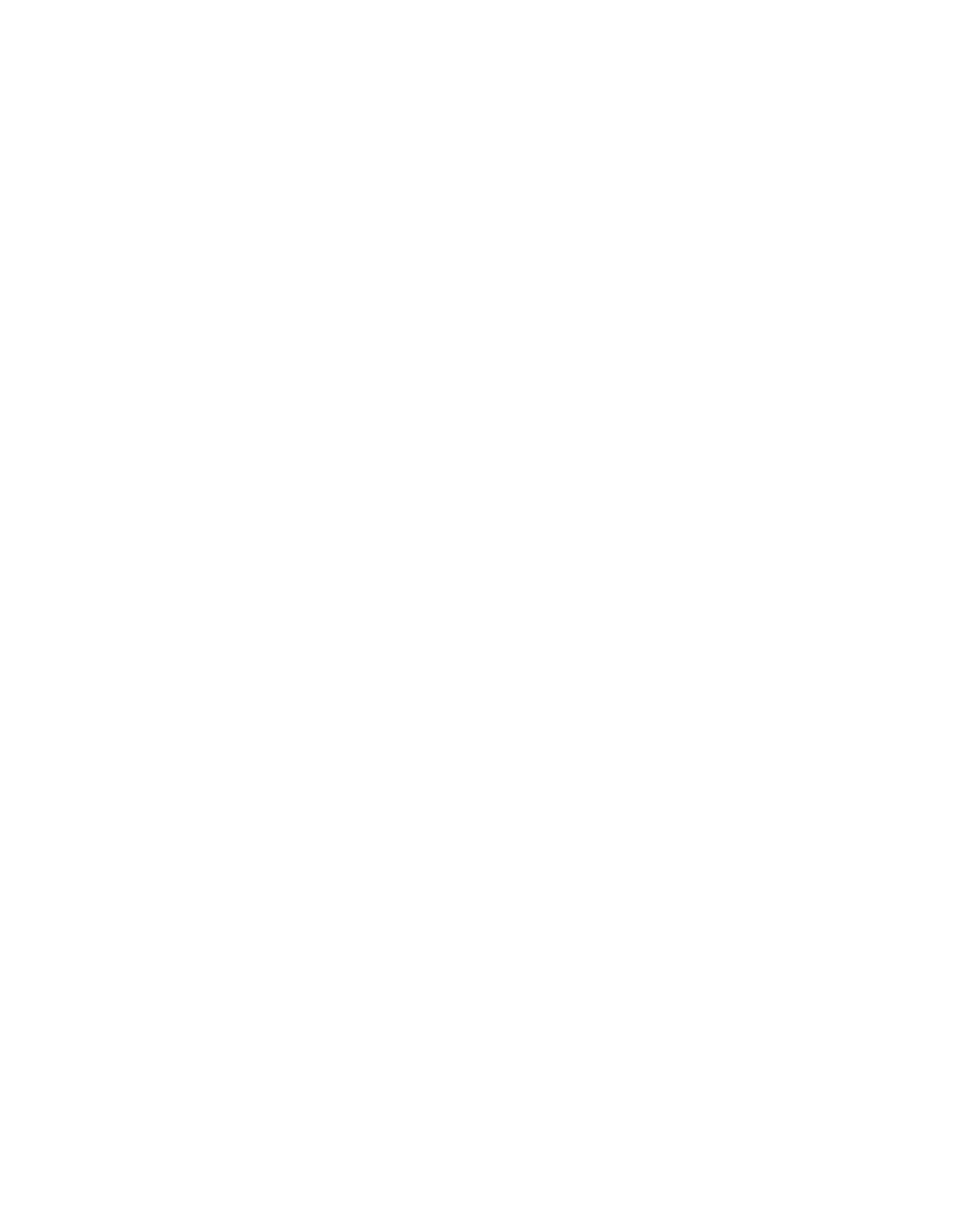# **Findings**

A shift in police operations, in this case crime analysis, should have followed from the shift in philosophy. Community policing calls for a change in the police paradigm. It would, if adopted, call for expanded

or possibly on the identification of high crime areas. Crime control, narrowly defined as the identification and apprehension of offenders, dominated the demand for crime analysis. This would

information domains and a more elaborate and problemoriented analysis of those data. The sorts of data that are collected and the ways in which they are analyzed are closely related to the reigning paradigm. If police operations and management are designed to identify and apprehend offenders, then the demand for data analysis will conform to that limited philosophy. If, on the other hand, a broader mission and vision is developed, one that seeks to better understand the complex nature of the criminal incident, then the form of and demand for data analysis will change accordingly as will the function of crime analysts.

In nearly every instance, we found analysts that were

being asked to direct their efforts to focus narrowly on the apprehension of offenders

If police operations and management are designed to identify and apprehend offenders, then the demand for data analysis will conform to that limited philosophy. If, on the other hand, a broader mission and vision is developed, one that seeks to better understand the complex nature of the criminal incident, then the form of and demand for data analysis will change accordingly as will the function of crime analysts.

suggest that police operations continue to fundamentally reflect the professional policing model. Police managers insisted that crime analysis should concentrate on tactical operations (i.e., support efforts that can be directly linked to "catching the bad guy") and not on the analysis of underlying community problems. No one would argue that these analytic activities are not important. One might have reasonably anticipated, however, a broader and deeper range of crime analytic activities and output, possibly focused on identifying the underlying causes of broader community problems.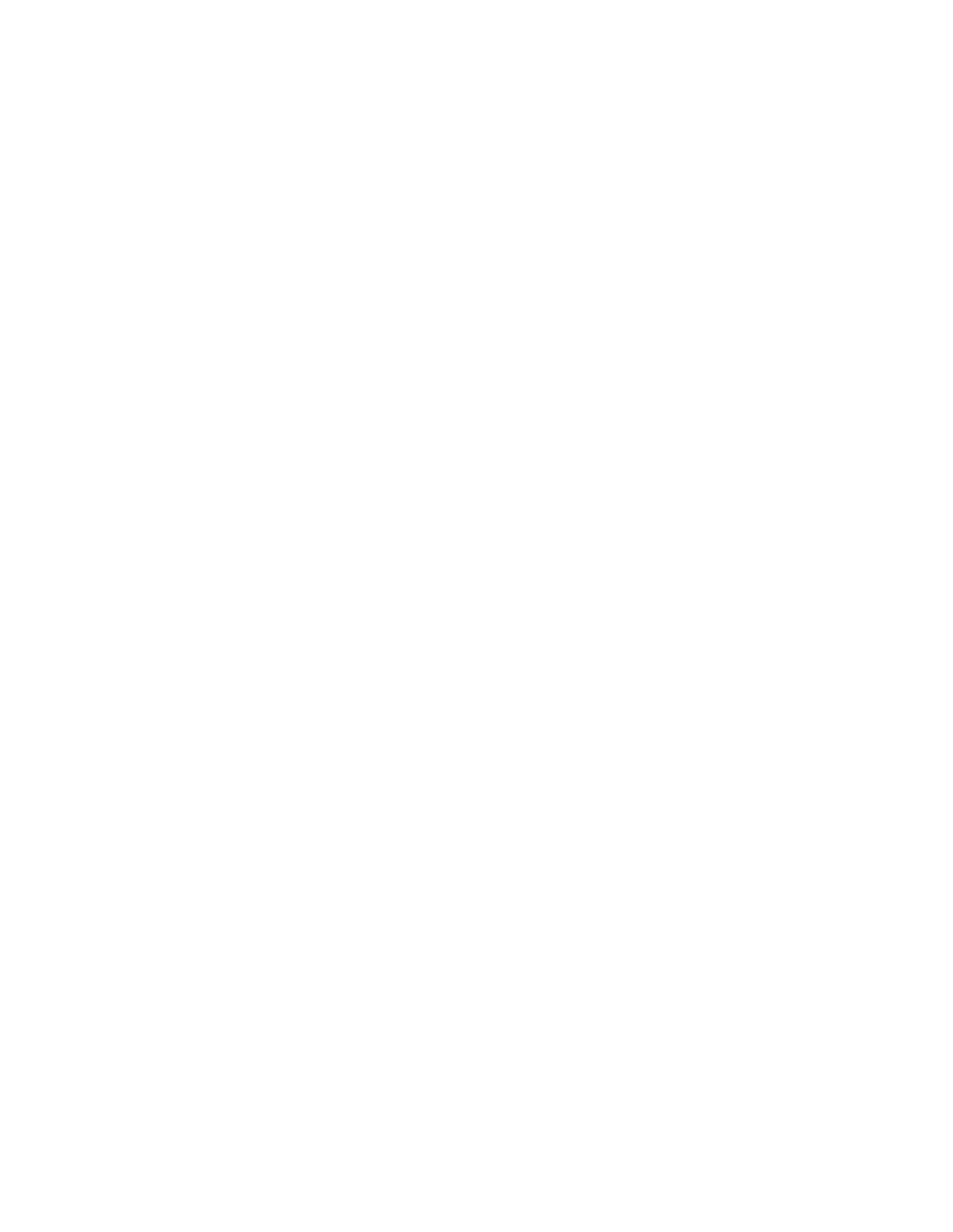# **Organizational Dynamics**

#### **Specialization**

Crime analysis has evolved into a specialized unit in American policing. Nearly 75 percent of the police departments surveyed reported having specialized crime analysts. Of those that have a crime analyst specialist, nearly 75 percent said that the analyst was assigned to a separate unit. Some have argued that greater efforts should be directed toward pushing data to the end users (i.e., beat officers and detectives) in a fashion that facilitates analysis at the lowest levels; others argue that pulling data to a specialized unit and conducting the analysis there is more efficient and more effective. This is a legitimate issue for police executives to consider; it has generally not been one that police policymakers have addressed.

Although the trend toward specialization is

clear, never assume that functionally differentiated crime analysis is the most appropriate option. Some departments may choose to rely on technology to help department members to do their own analysis (e.g., Chicago Police Department's Information Collection for Automated Mapping

(ICAM). Other departments may choose to designate a person or unit to conduct the analysis. Police administrators will have to decide which approach is more in keeping with their particular organizational philosophy and technological capacity.

## **Line and Staff**

The role that a functionally differentiated unit should play, either staff or line, is an important aspect of organizational dynamics. Both executives and members of the unit, view crime analysis units as a support and advisory function to line members. This is not in question. The question is not whether crime analysis should be a staff function; the question is rather to what end the staff function should be directed. The findings overwhelmingly suggest that crime analysts value tactical analysis (that supports shortrange planning, primarily interested in crime control activities) over strategic analysis (that supports long-range planning, primarily interested in more complex organizational issues that involve departmental strengths, weaknesses, opportunities, and threats) or problem analysis (that supports the identification and

> response to persistent community problems). Managers seem to share that view, even though most crime analysis units are under the authority of administrative divisions.

The rather single-minded focus on tactical analysis is troublesome on several

levels. First, tactical crime analysis has developed into a specialization because it requires technical skills and training that the ordinary sworn member does not have. After all, organizational complexity is what drives specialization. However, hardware and software technology is moving toward more

Although the trend toward specialization is clear, never assume that functionally differentiated crime analysis is the most appropriate option.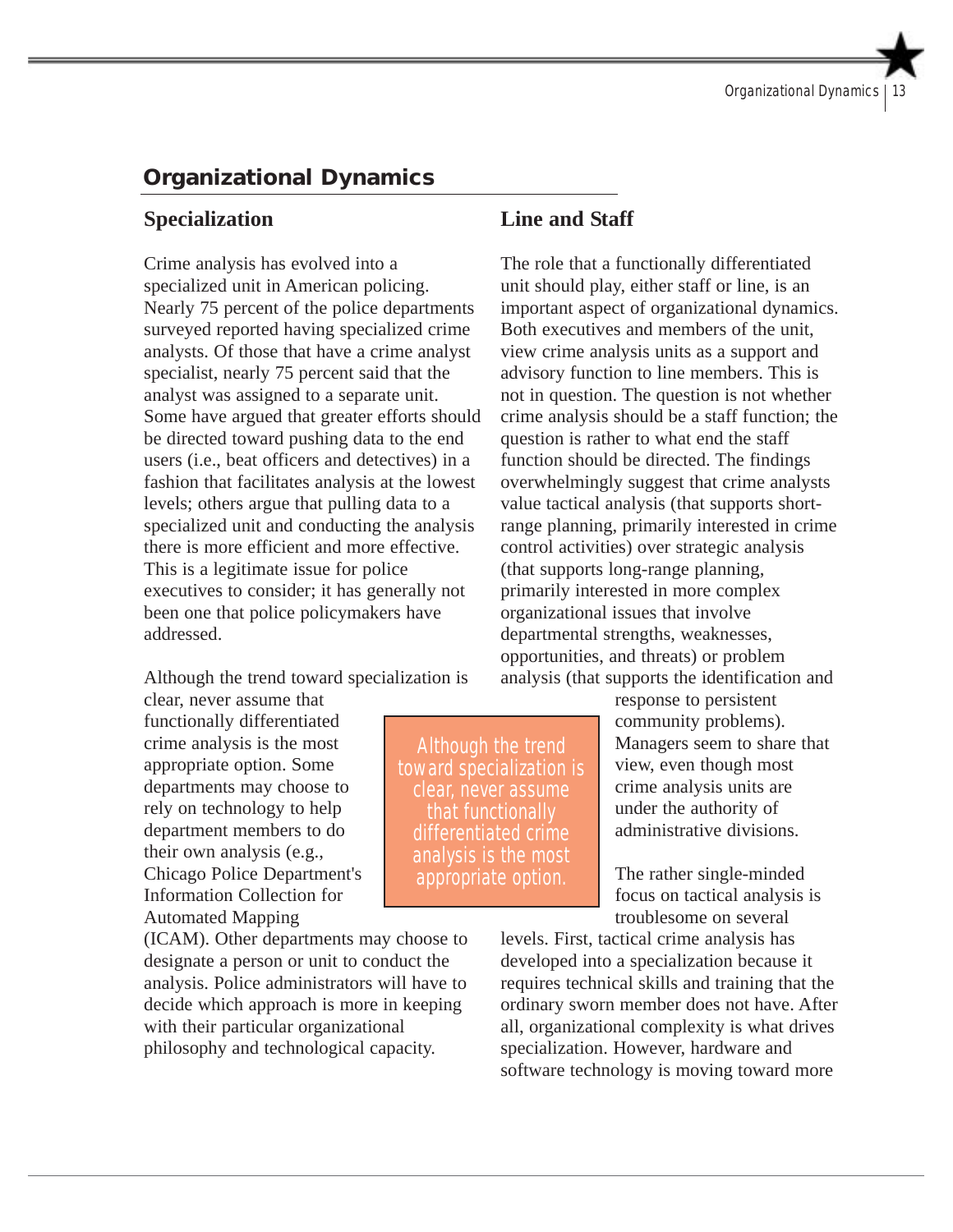Crime Analysis in America: Findings and Recommendations

> user-friendly applications. As time passes, the computer literacy of people entering the police field is increasing. One would expect that these changes should reduce the need for tactical analysis (at least as it is currently defined) to be performed by "experts." As the need for tactical support decreases, so does the need for a functionally differentiated unit that narrowly defines its mission as one of support for tactical operations. Second,

current thinking about police administration stresses the importance of strategic management, which demands substantially higher levels of strategic intelligence (e.g., stakeholder

assessments, forecasting, policy evaluation, performance measurement, organizational intelligence, citizen surveys, etc.). It should not be unreasonable to expect a crime analyst to possess the necessary technical skills and training (e.g., advanced research design and methods, statistics, survey research, program evaluation, organizational behavior, etc.) to perform tasks associated with strategic or problem analysis. Granted, it is more than what is now expected of crime analysts.

The need for lowerlevel technician skills (e.g., generating point maps, creating crime bulletins, etc.) is decreasing because of more intuitive software and the increased computer literacy of officers. Thus, the need for specialization may well evaporate over time. It may be necessary to redefine the role assigned to crime analysts.

It may be necessary to redefine the role assigned to crime analysts.

#### **Centralization**

The question of centralization in the crime analysis context arises when a functionally differentiated unit is formed with multiple members that delivers crime analysis support to multiple dispersed units. The question becomes whether crime analysis operations should have an independent and distinct chain of command (centralized), or whether its members should be embedded

> in the chain of command within the dispersed units that they support and into which they are physically assigned (decentralized). For example, should a crime analyst assigned to support a precinct station fall within the precinct

station chain of command, and thereby under its authority, or should the crime analyst fall within a departmentwide crime analysis unit chain of command and ultimately be responsible to the crime analysis operations manager?

Frequently when the unit is decentralized, a central crime analysis authority remains; thus, the principle of unity of command is violated. Many of the departments that we visited and interviewed by phone followed this practice, arguing that a centralized line of authority was needed, but it was impossible to ignore the local command structure. To do so, they insisted, would damage the relationship between crime analysis and target. Often, according to respondents, this hybrid decentralization arrangement leads to situations in which the crime analysis unit mission is subordinated to a variety of questionable, and at times trivial, needs of the target superior.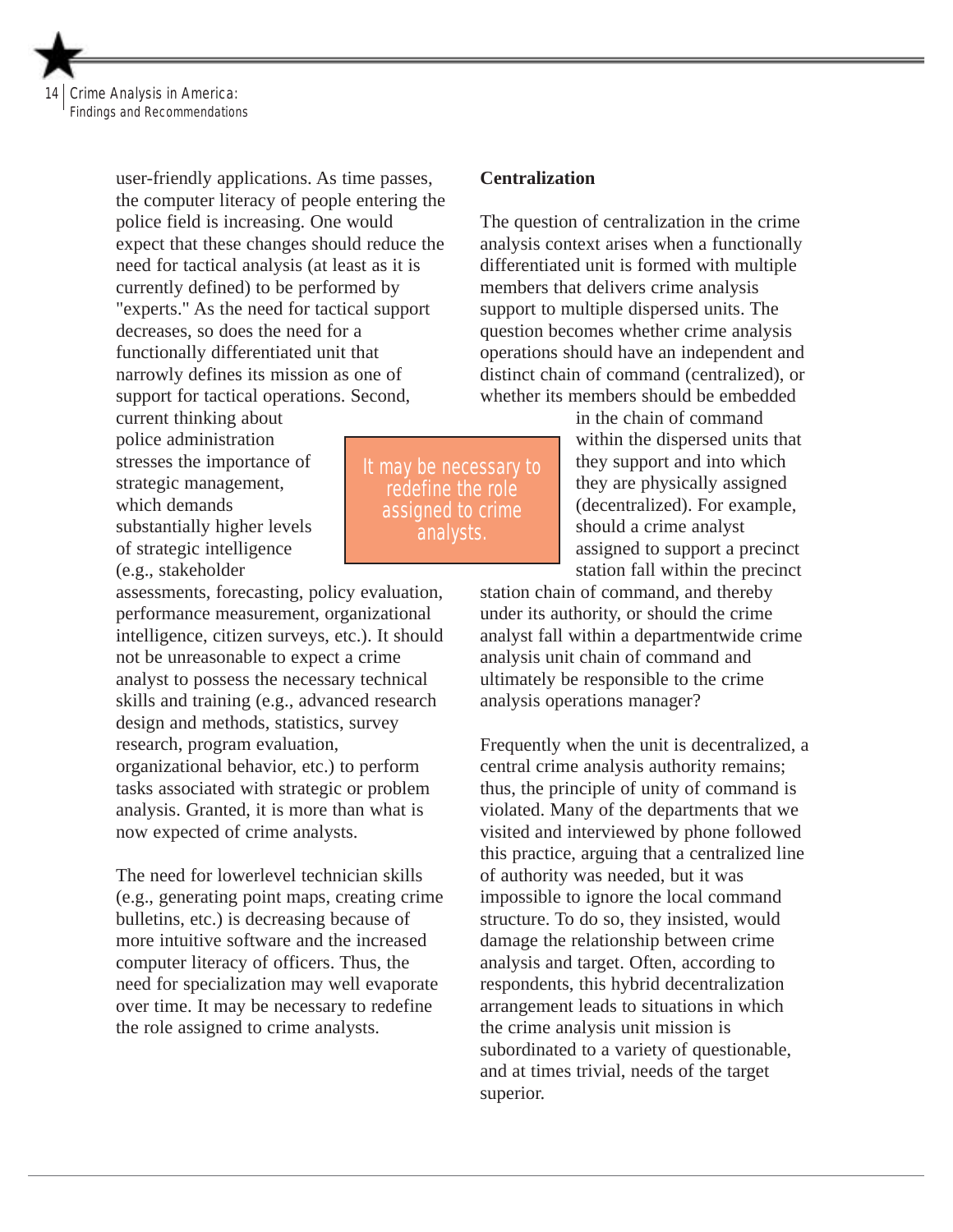The findings suggest that a crime analysis unit, when it is multimember and when it supports multiple targets, should be

structured with a single, distinct unit chain of command.

#### **Coordination**

The benefits of the division of labor have been discussed above. There are, at the same time, costs associated with the division of labor. Functionally differentiated units tend to develop

independent, unit-level missions that may or may not conform to the overall mission of the organization. Management must seek to coordinate inter-unit operations to insure that all units remain focused on the

organization's strategic mission. In its staff capacity, the crime analysis unit should serve as a structural means to facilitate inter-unit coordination. Crime analysts, as the department's information specialists, should be the primary center for identifying tactical and strategic problems, and ultimately for stimulating the discussions that lead to alternative responses.

To do so, however, the unit must develop sound, formal links with other units. We found that this was not the case. Links with other units are informal; interactions between units are primarily ad hoc. Although it appears that nearly three-

The findings suggest that a crime analysis unit, when it is multimember and when it supports multiple targets, should be structured with a single, distinct unit chain of command.

Managers should consider designing formal, structural arrangements to link the crime analysis unit with logically connected operations and units (e.g., crime prevention, POP, planning, COMSTAT, etc.).

quarters of large police departments have chosen to specialize the crime analysis function, the operations of the function

> seem to be, at best, loosely integrated into the fabric of the organization. One is struck by the perception of many crime analysts that they must "sell" the unit to others in the department. Unit members appear insecure, reluctant to assert themselves, and generally unwilling to take their place in the organization.

Managers should consider designing formal, structural arrangements to link the crime analysis unit with logically connected operations and units (e.g., crime prevention, POP, planning, COMSTAT,

etc.).

#### **Performance Measures**

Measuring individual, unit, and organizational performance is critical to the management function. We found little evidence of formal performance measurement in the crime analysis units that we visited and spoke with in phone interviews. This deficiency appears to be linked to the

overall ad hoc nature of the relationship between crime analysis and the targets to whom they provide support. This relationship could best be described as tentative. Crime analysts, as noted above, feel the need to "sell" their product to other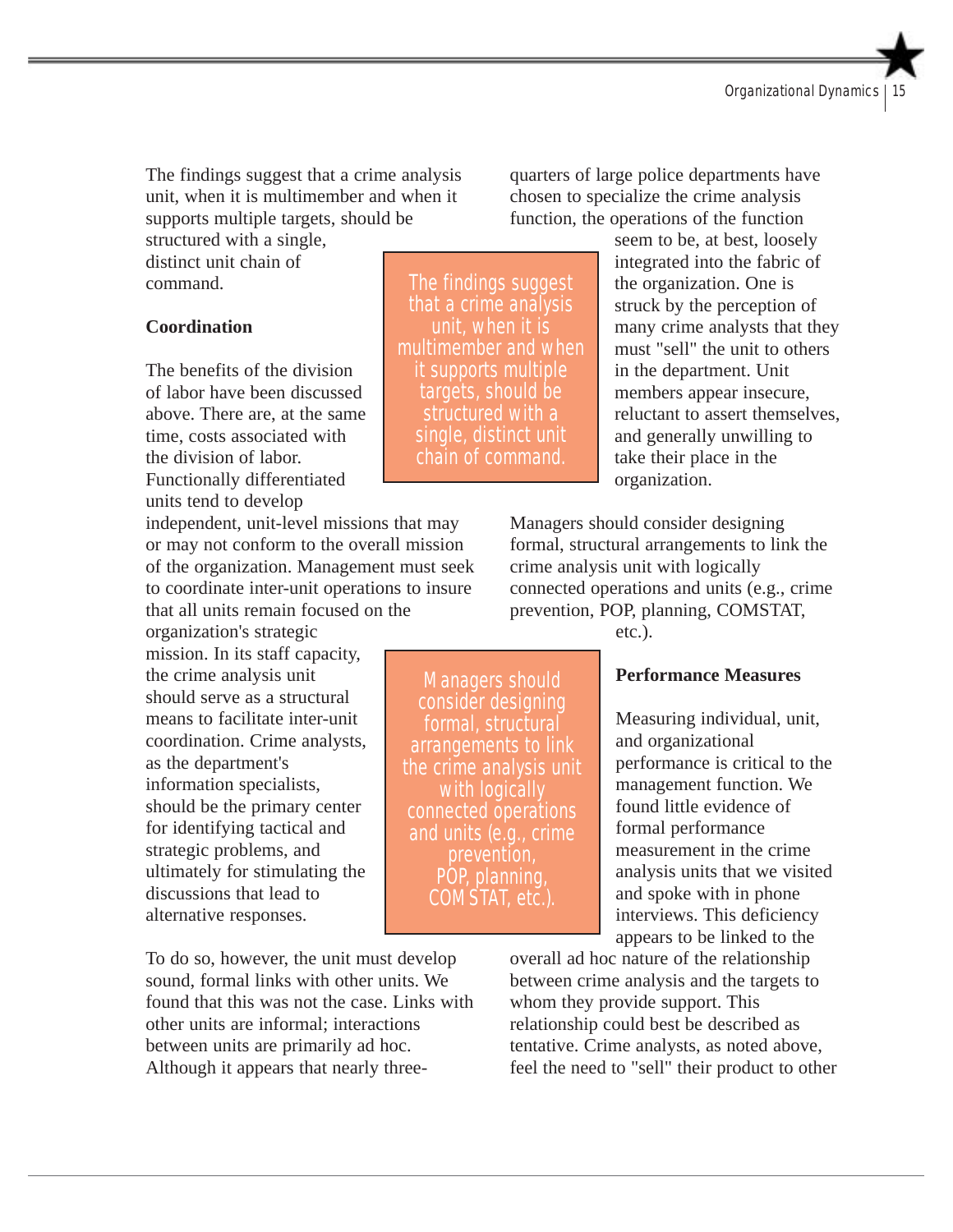

members of the department. Analysts have no clear sense about which products are

considered useful to the target. They produce, deliver, and through anecdotal evidence draw conclusions about the value of their work. Neither the analysts, nor the analysts' managers are clear about how and how well targets use their product. Individual-level quantitative and qualitative measures cannot be established until managers know what products the

Managers should design formal mechanisms to discover the relative value that endusers place in their products and thus begin the process to develop useful performance measures.

This must come through a systematic assessment of crime analysis output. Most

> units that we visited and spoke with by phone interview were aware of this deficiency and have made efforts to remedy it, but with only minor success.

Managers should design formal mechanisms to discover the relative value that endusers place in their products and thus begin the process to develop useful performance measures.

crime analysis unit should be producing.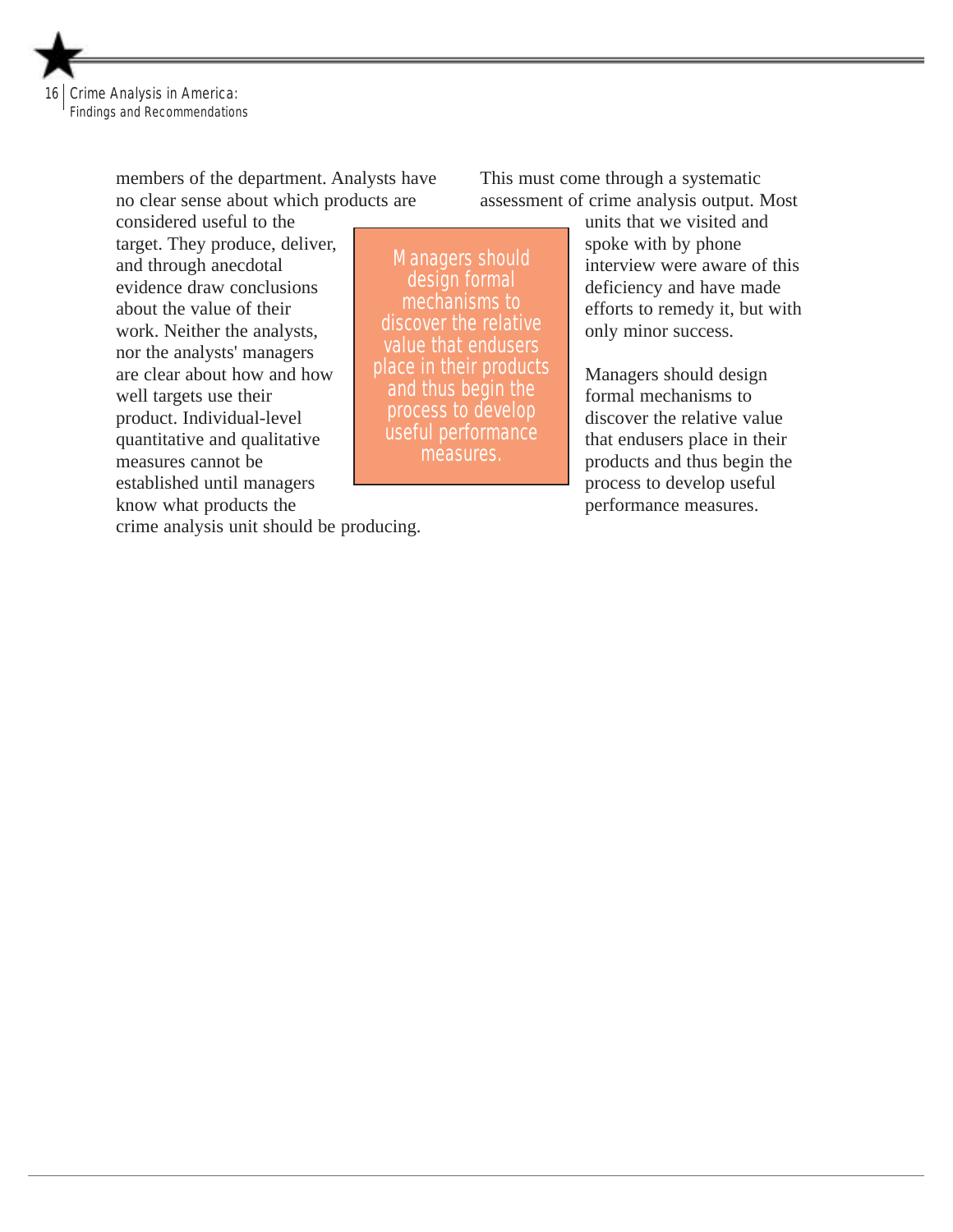# **Human Resources**

#### **Job Description**

Researchers routinely found formal job descriptions, most often drafted for use in job announcements, in the departments they visited and interviewed via telephone. They also discovered job descriptions in departmental general orders. The entry-level position generally called for a person with

an undergraduate degree in one of the social sciences, familiarity with basic office software, and good verbal and written communication skills. Basic entry-level requirements for job announcement purposes seem to be reasonably well described, but frequently ignored the research skills

often necessary for more complex analysis of underlying crime problems.

When it comes to articulating the routine, daily activities of a crime analyst, the findings were less encouraging. We found that only one of the departments that we visited or spoke with had a formal job manual for the crime analyst position. Several were in the process of drafting one. Nearly every analyst that we spoke with believed that a manual was necessary, but they also pointed out that drafting one was a complex and difficult task that required a collaborative effort between analysts and managers. The general absence of a formal manual further illustrates the ad hoc nature of crime analysis in American law enforcement and is a further indication that the function has not been given the careful,

deliberate consideration that it should. Thus, managers who oversee a specialized crime analysis function should construct a formal crime analysis position manual.

#### **Selection**

Selecting a civilian crime analyst is substantially different from selecting a

Managers who oversee a specialized crime analysis function should construct a formal crime analysis position manual.

sworn crime analyst. When it comes to civilians, most of the departments that we visited or spoke with began the process by posting a job announcement, often via the city or department website. Some departments hired civilians from within the city personnel system. In those that hired from outside the

city system, the pattern generally consisted of some combination of basic written exam, oral board interview, and background investigation.

When selecting civilians, the most common complaint was the long processing time. With sworn members, the selection issues are different. One could reasonably assume that when a civilian applies for a non-sworn position he/she has an interest in the work. This may not be the case when the selection pool consists of sworn members. Because the position is specialized, it requires skills and training that may not be commonly found among the sworn population. If the position falls within the boundaries of a collective bargaining agreement, the selection process may be driven by standards that are unrelated to the job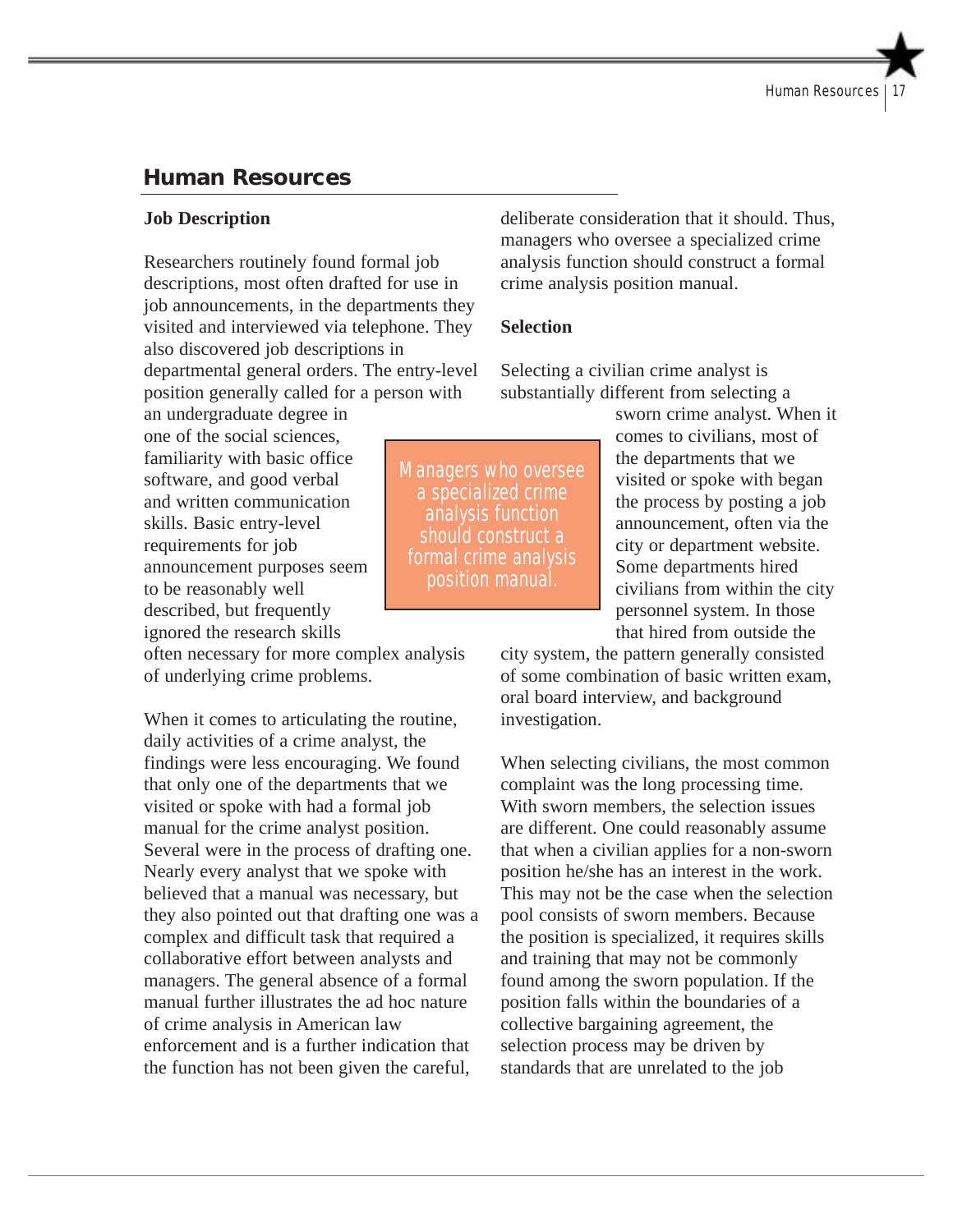Crime Analysis in America: Findings and Recommendations

> description (e.g., seniority). The appeal of the assignment may be unrelated to the work (e.g., steady watch, straight days, weekends off, etc.). This was the case in several of the departments that we spoke with in phone interviews. Members of the unit who did not have the desirable qualifications were selected because they bid successfully. Unit productivity suffered dramatically in these departments.

Another selection issue, especially important for agencies forming a crime analysis unit, concerns selection of the unit leader. The departments that we visited and spoke with in phone interviews, all of which scored high in all domains of crime analysis, agreed that the unit's success was directly related to the energy of the unit's leader, particularly a newly formed unit's first leader. These findings support the idea that the success of a crime analysis unit is linked to a leader, or "policy entrepreneur." A common characteristic found among the better units that we

visited was a dynamic leader who was a powerful influence on the unit's success.

Thus, the selection process for civilian crime analysts should be as brief as possible to avoid losing qualified people to other jobs. Sworn crime analysts should be exempt from collective bargaining requirements for position assignments. Departments should carefully consider unit leadership, especially when a new unit is being formed. A "policy entrepreneur" is vital to a new unit's success.

#### **Career Path**

Like the selection process, crime analyst career path issues revolve around the member's organizational status (i.e., civilian or sworn). A sworn member's

> assignment to the crime analysis unit, in a technical sense, has no effect on his/her career path. Vertical movement for a sworn officer is predominantly a function of how well the officer performs on a promotional exam. Previous assignments have little, if anything, to do with promotion decisions.

Civilian status adversely impacts career opportunities in a law enforcement agency. Ordinarily, for civilian crime analysts, there is little opportunity for vertical movement and in almost all cases none for lateral movement. There are exceptions: In several California departments the

crime analyst may bid for other openings in municipal departments that have similarly defined positions (e.g., data processing). In one department, the crime analyst has been eligible for advancement to higher-ranking civilian administrative positions within the police department.

The selection process for civilian crime analysts should be as brief as possible to avoid losing qualified people to other jobs. Sworn crime analysts should be exempt from collective bargaining requirements for position assignments. Departments should carefully consider unit leadership, especially when a new unit is being formed. A "policy entrepreneur" is vital to a new unit's success.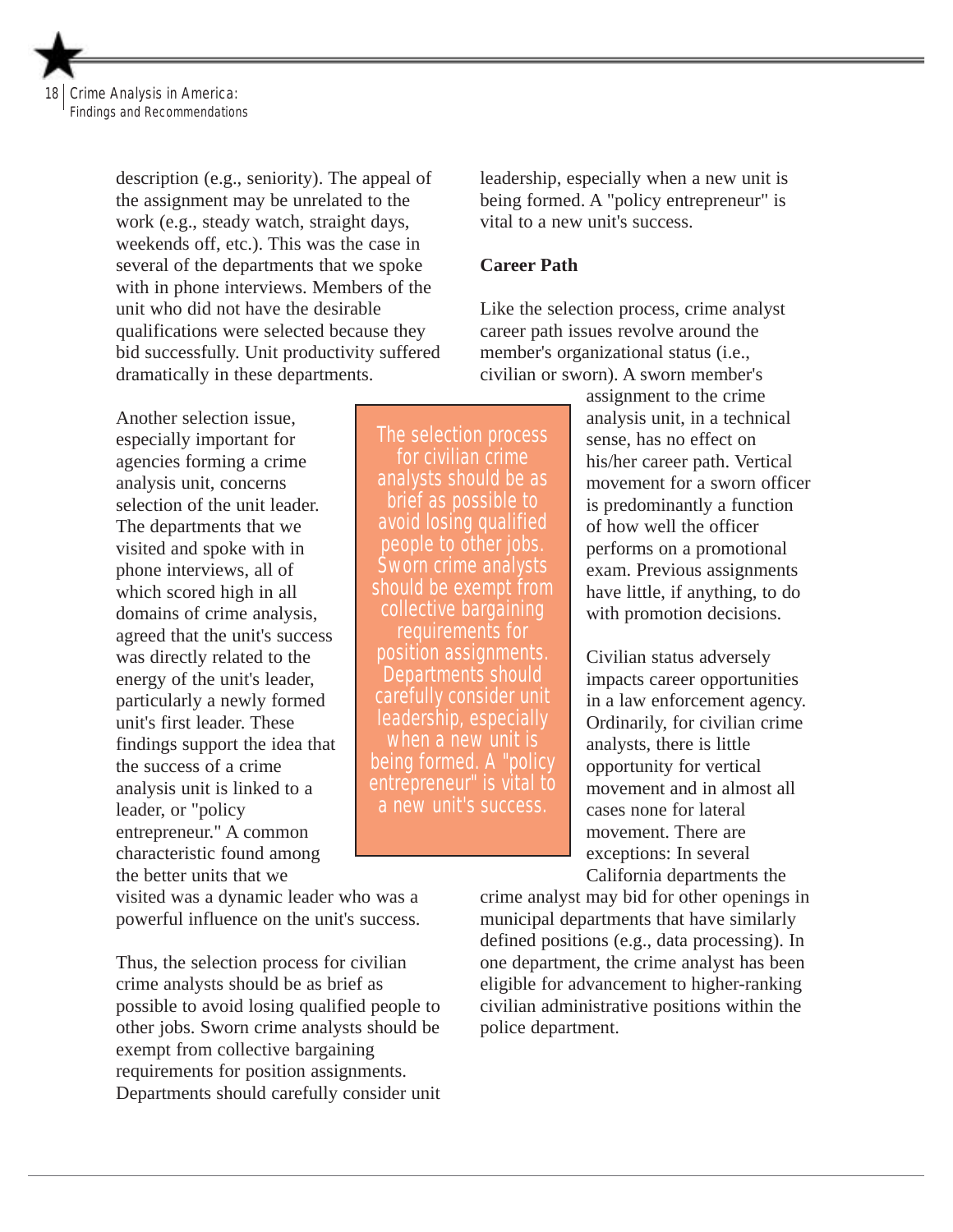Limited career mobility for civilians, according to some analysts that we spoke with, has resulted in high turnover. This is

somewhat ironic: according to proponents of civilianization, turnover is reduced when sworn members are replaced by civilians. The tenure for sworn members in a crime analysis unit, the argument goes, is shortened through frequent transfers and

promotions. We found that the absence of lateral and vertical opportunity for civilians may also result in high turnover.

Managers will thus have to weigh the benefits of civilian crime analysts against the costs of high turnover due to a narrow career path. To avoid turnover,

policymakers should consider opening opportunities for civilian members, both laterally and vertically.

#### **Training**

When it comes to crime analysis, training does not appear to be a high-priority issue. This is partially explained by the mission,

either explicitly or implicitly articulated by managers and analysts. Police managers tend to emphasize tactical analysis. Most analysts that we spoke with resented engaging in activities that cannot be linked directly to the identification and apprehension of offenders. To this end, managers and analysts have placed great value in data manipulation (data bases and spreadsheet) and various presentation tools (e.g., word processing, graphics, digital

To avoid turnover, policymakers should consider opening opportunities for civilian members, both laterally and vertically.

imaging, etc.). In many instances, training has been unnecessary because the people who have been drawn to the analyst

> position have acquired the valued skills on their own.

When training is offered, according to the analysts that we interviewed, the courses provided are elementary and as a rule are geared toward the entrylevel person. Relatively little

energy or inclination has been directed toward higher-level data analysis.

This type of training is especially necessary if the analysis function is going to become more sophisticated, considering that the entry-level requirement for analysts requires only the most basic understanding

> of statistical or social science research methods. Police have improved greatly their capacity to store, access, and disseminate data. However, the fact remains: according to our findings, crime analysts continue to "count" crime far more effectively than they "analyze" it. The training implications are obvious. In-service training

curriculum should be developed to train crime analysts to exploit the data in a more sophisticated and problem-oriented fashion.

#### **Compensation**

Compensation issues are similar to career path issues. When the crime analyst is a sworn member, we found that compensation was not an issue. Compensation for sworn members is solely a function of vertical

In-service training curriculum should be developed to train crime analysts to exploit the data in a more sophisticated and problem-oriented fashion.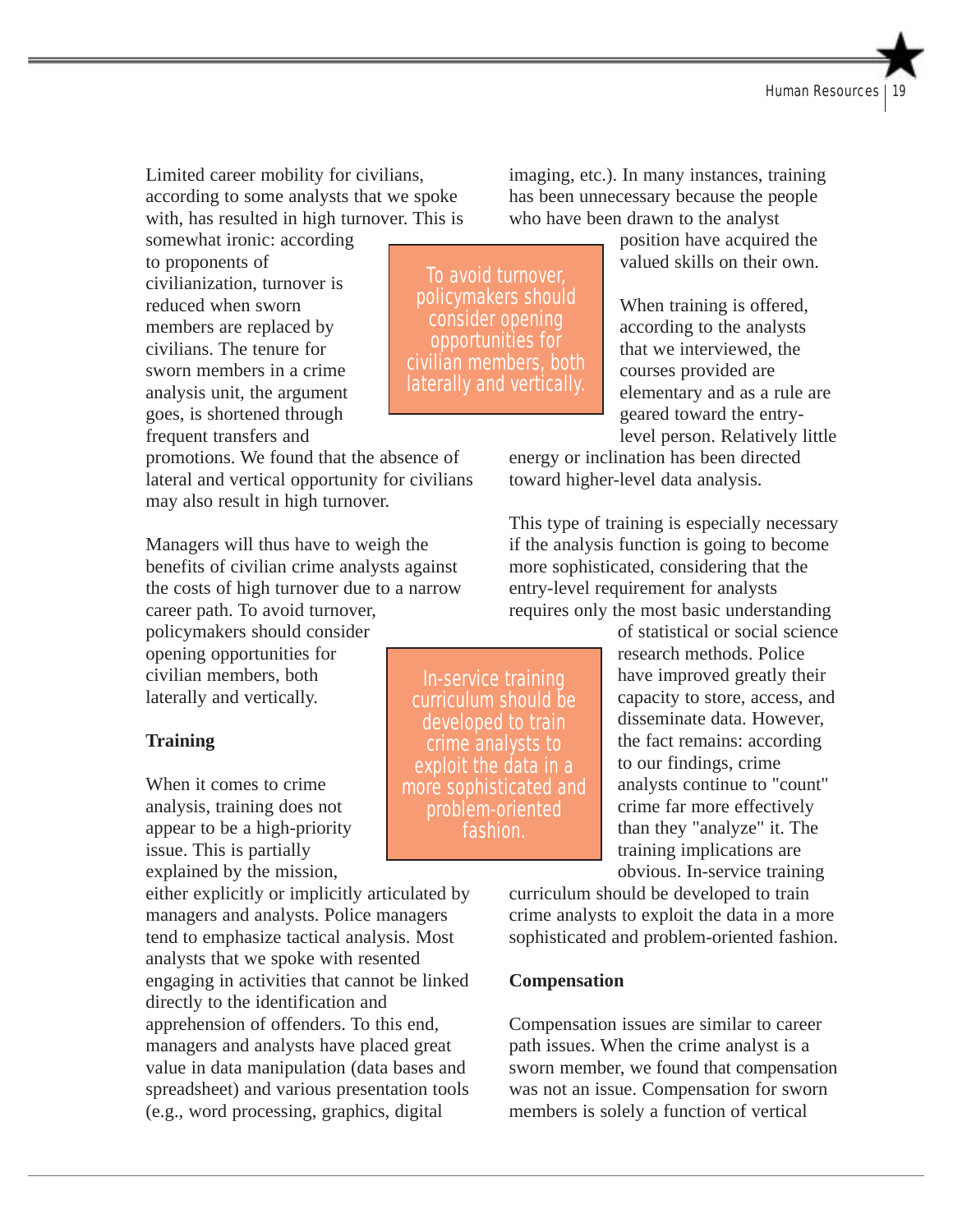

movement. A move to the crime analysis unit for a sworn member is always either a lateral transfer or a new assignment upon

promotion. It has no bearing on compensation. We found that crime analysts, when they are sworn members, receive no additional pay based on the position.

When it comes to civilian members, compensation is an administrative issue and is closely tied to career path. The limits in vertical movement obviously limit compensation increases for civilians. In addition, however, we found that when compared to sworn members, civilians with similar responsibilities and who

perform similar tasks (when compared both within and between departments) are paid substantially less. This is a condition that does not go unnoticed by civilian members. It would appear that an unintended

consequence of cost savings associated with civilianization is high turnover.

It would appear that an unintended consequence of cost savings associated with civilianization is high turnover. Managers will have to weigh the benefits of civilian crime analysts against the costs of high turnover due to compensation disparities

Managers will have to weigh the benefits of civilian crime analysts against the costs of high turnover due to compensation disparities. If the benefits are sufficiently high, then policymakers should consider pay schedules that correspond to sworn positions with similar responsibilities and tasks. When the crime analyst is sworn, and if turnover due to voluntary requests for transfer are a problem, departments may consider pay increases tied to the position. This may provide an incentive for a good

officer to remain in the position.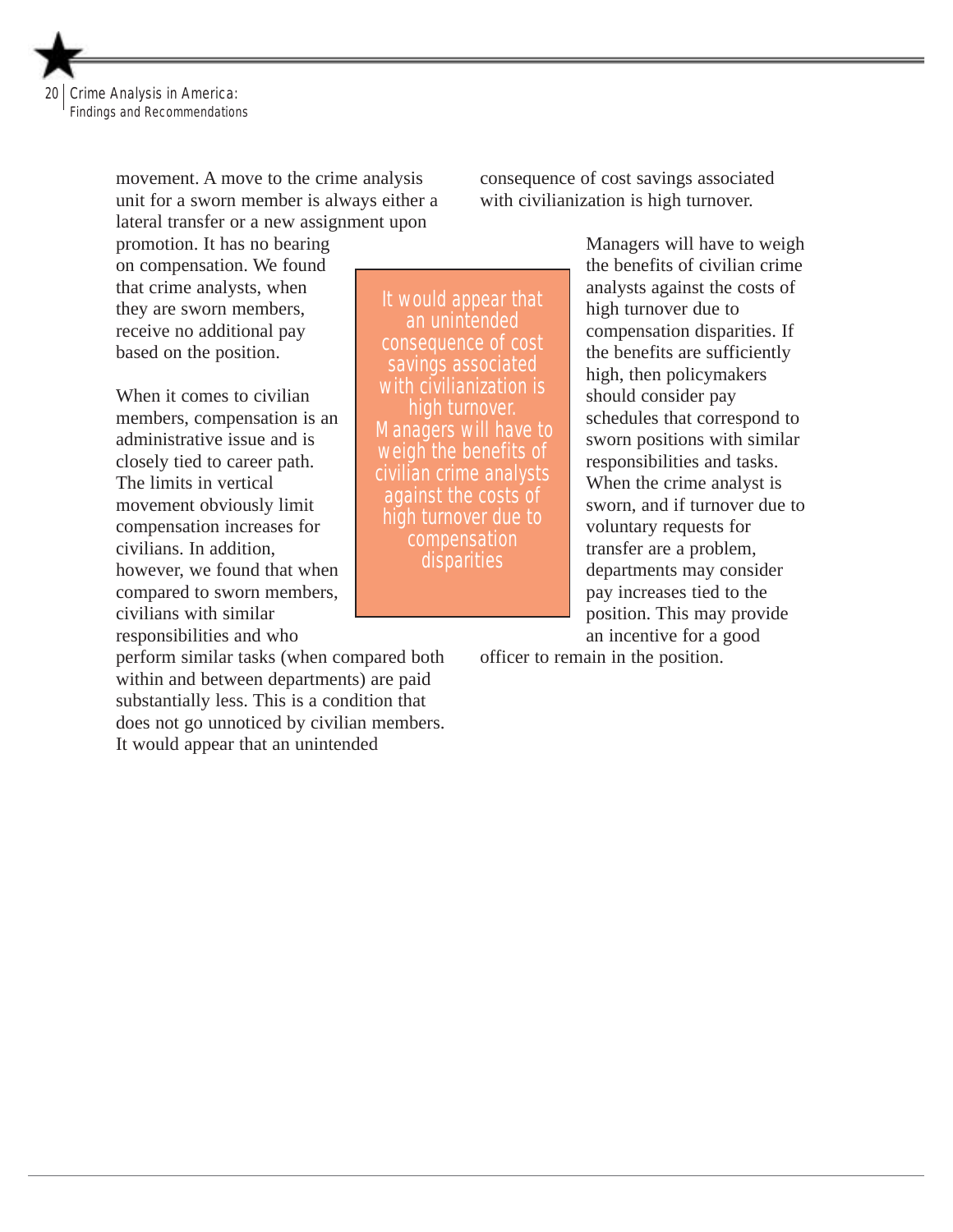# **Operations**

#### **Hardware and Software Technology**

Law enforcement agencies have improved their hardware and software inventories

considerably over the past twenty years due to a variety of factors (more sophisticated personnel, advances in technology, affordability of hardware and software, etc.). Nearly every law enforcement agency, both big and small, has automated systems that are capable of storing and processing large data sets. Judging from the surveys (mail and phone) and

our interviews with crime analysis personnel across the country, we found that city and county government, as well as federal agencies, are providing law enforcement managers with the necessary financial resources to equip their departments with basic automated systems.

These encouraging findings aside, we did discover that when it comes to hardware and software, system planning is weak. Many of the departments that we visited and the analysts that we spoke with, complained of

poorly planned systems that have been developed piecemeal over time. This is not a problem confined to law enforcement; information system planning is a problem faced by a wide range of public and private sector organizations. The overall weaknesses in strategic planning by law enforcement

agencies aggravate the planning problems associated with information systems

development. Rational, comprehensive strategic planning has not been a part of the police administrative culture. When this is found in any organization, public or private,

> weaknesses in adapting to changing technology are likely to follow.

Law enforcement agencies should construct a comprehensive, timebounded rational information systems plan. If the department is engaging in strategic planning, then the information systems plan should be specifically

assigned to an action plan team. If the department does not engage in formal strategic planning, then a distinct information systems plan should be developed, including an articulated mission, goals, objectives, and tasks. A team should be formed to construct the plan and oversee its implementation.

#### **Output: Tactical**

As we have noted several times throughout this report, analysts and managers place a

Law enforcement agencies should construct a comprehensive, timebounded rational information systems plan.

high value on tactical analysis. There appears to be a view, commonly held by crime analysis personnel, that their first priority is to provide support for field officers, whose primary responsibility is to identify and apprehend offenders. This belief is consistent with an emphasis on crime

control, indicative of the professional model of policing.

The overall weaknesses in strategic planning by law enforcement agencies aggravate the planning problems associated with information systems development.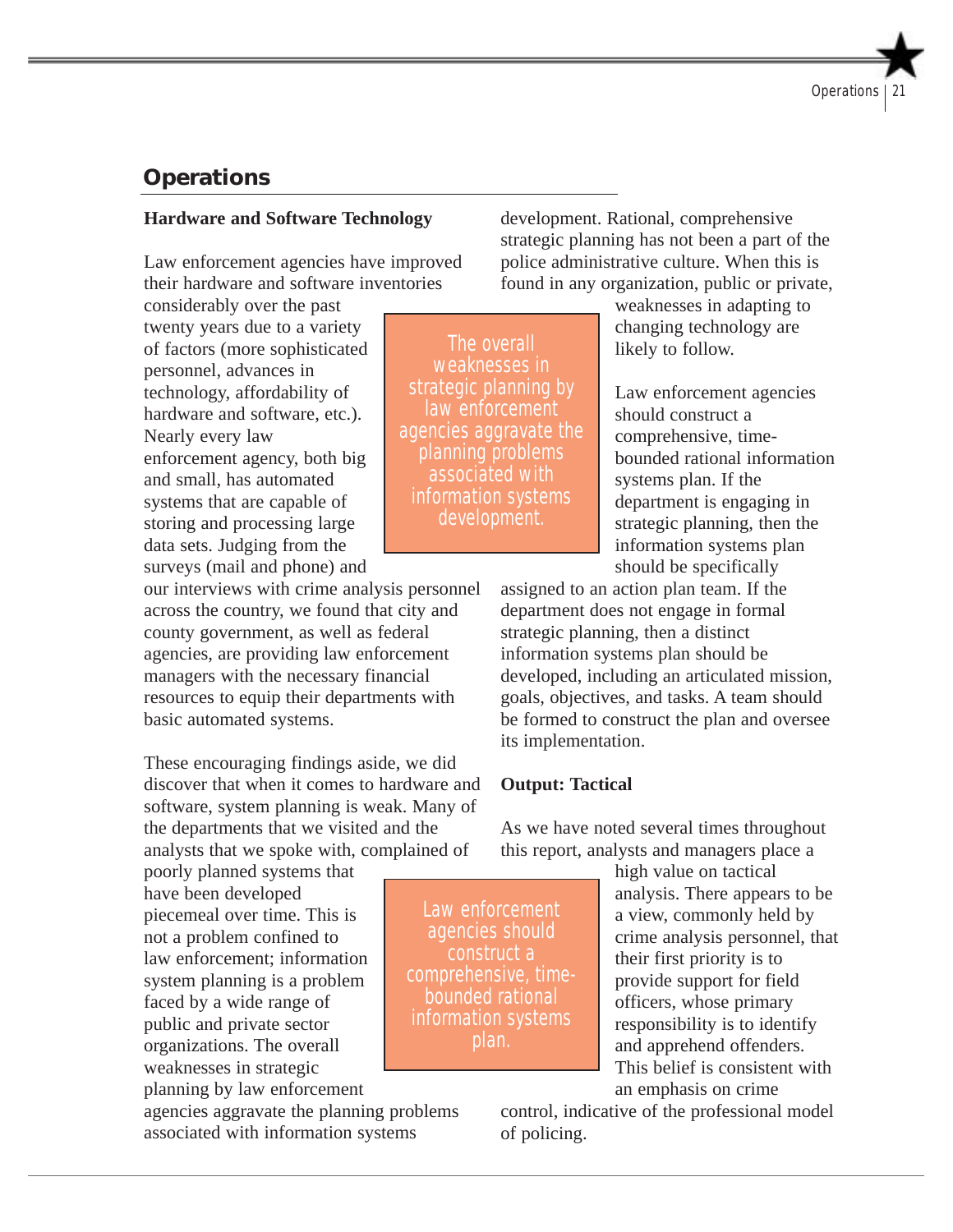

Those who have been responsible for charting the course for crime analysis have directed the deployment of resources to a narrowly defined "crime control" model.

Owning and using advanced hardware and software has been held up by crime analysts as evidence of a more sophisticated, professional, specialized function. One cannot argue with the fact that data are managed substantially more efficiently and effectively than, say, twenty years ago. If the ultimate aim is to be able to collect more data, access it more easily, and count it better, then we have arrived.

If, however, the aim is to "analyze" the data through using more sophisticated methodologies, that is,

making the best use of the analytic tools available to solve community problems, then we clearly have not arrived. In the end, the substance of tactical output that crime analysis units currently produce is remarkably similar to what was produced twenty years ago. Most of what we found on briefing room bulletin boards were various notices directed toward patrol and investigative units about individual offenders (wanted, known to be working, recently released, etc). The turnaround time for release of these notices is faster than twenty years ago because of desktop publishing software and digital photography, but the substance is essentially the same. We also found pin maps in various places, also distributed primarily to line officers. These also are

more easily produced and noticeably more current than twenty years ago because of the advances in geographical information systems, but they too are essentially the

If the ultimate aim is to be able to collect more data, access it more easily, and count it better, then we have arrived. If, however, the aim is to "analyze" the data through using more sophisticated methodologies, that is, making the best use of the analytic tools available to solve community problems, then we clearly have not arrived

same. And lastly, we saw an occasional pattern or series notice, sometimes discovered by the crime analysis unit and sometimes discovered by a field unit, normally investigations.

There was sporadic evidence of more sophisticated analysis (e.g., geographic profiling, point-pattern analysis, standard deviationbased early warning systems, etc.). Applied researchers are working on advanced methodologies (particularly crime mapping applications) directed toward tactical analysis. However, the evidence demonstrated that

these advanced methods were more often the exception than the rule. As we have noted above, counting crime dominates current tactical analysis. Analysts are expected to either know or have the capacity to learn basic PC skills sufficient to operate the machine, manage data sets (data file construction and manipulation, querying, report construction, etc.), generate digital maps (and work with data in that context), and publish notices and alerts. Higher-level research design and methodologies, including intermediatelevel statistics, are not demanded, nor are they currently performed by crime analysts. In short, crime analysis is, by all appearances, underutilizing the vastly improved data sets that are now available.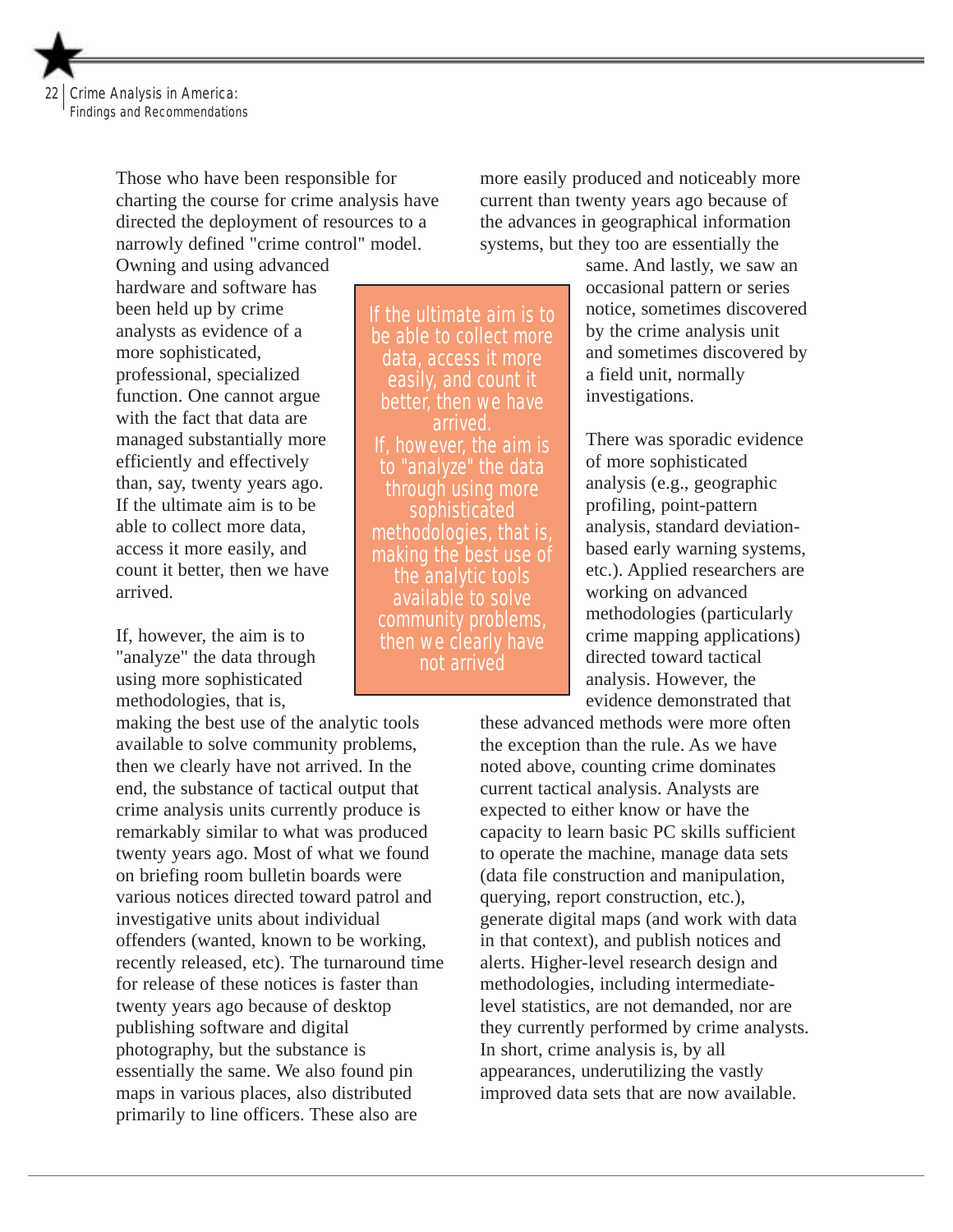Law enforcement policymakers should demand higher-level pre-service and inservice training for crime analysts that will

equip them with higher-order analytic skills. Law enforcement policymakers should enter into partnerships with academic institutions, especially applied researchers, to develop approaches and methods to utilize law enforcement data sets for problem analysis purposes.

#### **Output: Strategic**

Law Enforcement Assistance Administration (LEAA) funding in the 1970s provided the first concentrated effort to support the creation of formal crime analysis units. Crime analysis was viewed as a necessary adjunct to the fulfillment of LEAA's primary goal (i.e., to encourage and facilitate formal, comprehensive, rational planning in the criminal justice system). The need for rational planning has not changed. If anything, the current model of policing stresses the value of formal strategic planning more than ever. Strategic planning

Law enforcement policymakers should demand higher-level pre-service and inservice training for crime analysts that will equip them with higher-order analytic skills. Law enforcement policymakers should enter into partnerships with academic institutions, especially applied researchers, to develop approaches and methods to utilize law enforcement data sets for problem analysis purposes.

Managers who have adopted formal longrange planning should consider creating formal links with their crime analysis unit and develop practices that will stimulate strategic analysis.

strategic analysis tasks, but this was normally limited to annual reporting and staffing allocation. We rarely found crime

> analysis personnel formally linked to the department's long-range planning process. The data do not permit us to speculate about the reasons for this apparent underutilization of the crime analysis unit; however, several possibilities occur as explanations. First, the emphasis on tactical crime analysis is consistent with the professional policing model, the mission of which is driven by crime control and offender apprehension. Second, long-range, strategic planning has not been part of the organizational fabric of policing. Although the current model of policing encourages police managers to embrace strategic planning, it has simply not taken hold as yet. Therefore, since the demand for strategic analysis is low, we would expect to find it subordinated to tactical crime analysis, which we did.

This suggests that managers who have adopted formal long-range planning should

requires the support of specialized personnel that are skilled in research design and methods.

Site visits and phone interviews indicated that strategic analysis of the sort that supports strategic planning is rarely conducted. Several of the sites that we visited did dedicate crime analysts to

consider creating formal links with their crime analysis unit and develop practices that will stimulate strategic analysis. For example, the crime analysis unit may take responsibility for conducting an analysis of stakeholder beliefs and opinions that would help to shape departmental goals and objectives.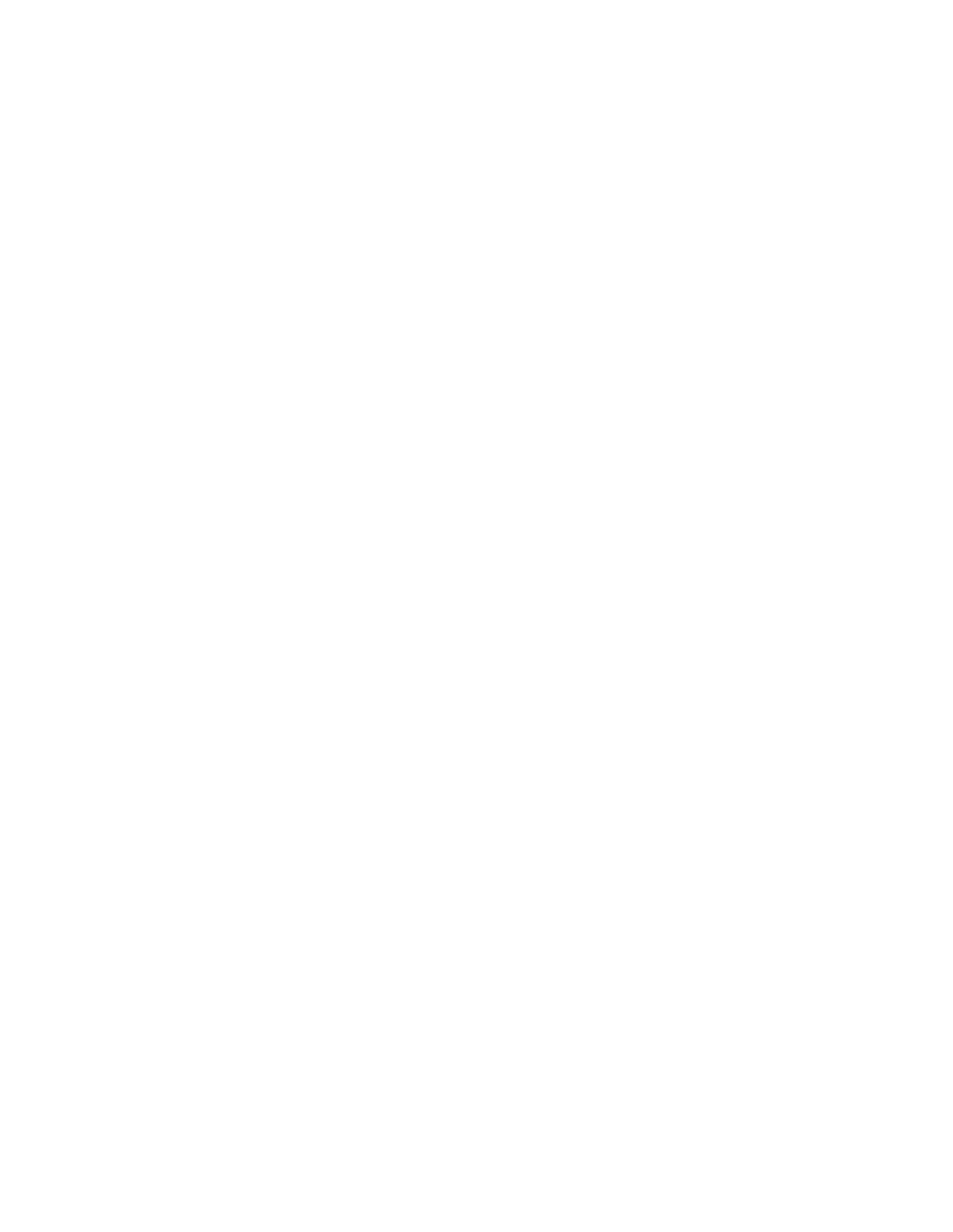# **Conclusion**

Ask a police officer who entered the profession twenty or thirty years ago to list the most important changes in policing during his or her tenure. You would certainly find some mention of the remarkable advances in the tools now available to process data and transform it into useful information. More crime data are collected. The data that are collected cover a broader range of characteristics of the criminal incident. Most of the data that we collect are stored in digital format, thus providing the ability to more easily access and manipulate the data. The tools to analyze the data are more sophisticated and getting more user-friendly by the day. Display of the findings of the analysis is more intuitive and is more easily understood by a wider audience. Given these remarkable changes, one might expect that the analytic product is likewise more advanced and has led to correspondingly more sophisticated police tactical and strategic decision outcomes and solutions to chronic crime problems.

We believe, unfortunately, that this is not the case. No one would argue that we do not collect, store, and count more effectively and efficiently than we ever have. It is quite another matter, however, when the criteria for high-quality crime analysis is "analysis." The technology is there; we just do not seem to be maximizing the potential that those tools hold. The data are answering the questions that we pose: How much crime do we have? Where is that crime? Is that crime clustering? Is that crime moving? Are there clusters of crime that we can attribute to an individual or group of individuals? These are all relevant questions and certainly fall within the police mandate. What we must ask is, are these the only questions that we should be asking? The answer, we would

argue, is no. The more important question, that is yet to be answered, is, What are the questions that we should be asking? Community policing directs us to questions focusing on community level problems. What are the problems in the community? What are the causes of those problems? What types of responses are more effective in providing solutions to those problems? Undeniably these questions are much more difficult to answer. However, it is possible to develop more complex understandings of community problems and to develop solutions to them, often involving collaborative partnerships with other government agencies and community members. Crime analysts could be one of the driving forces behind developing this deeper understanding of problems and possible solutions to them.

Some of the weaknesses of the crime analysis function may be addressed by simple structural fixes. We have tried in this guide to point out some of the more obvious. Resolving the management and operational issues that were discussed above should help. However, crime analysis, in our view, will not realize its true potential until such time as the core issues are resolved. The proponents of community policing have been hammering away at the need to change the cultural underpinnings of policing. This study suggests how the culture can and has retarded the potential of one very important police operation.

We continue to define the police problem in excruciatingly narrow terms, which results in excruciatingly narrow crime analysis products. Analysts produce reports that support the essentially reactive nature of the police "crime control" model. The police problem is not typically defined in a manner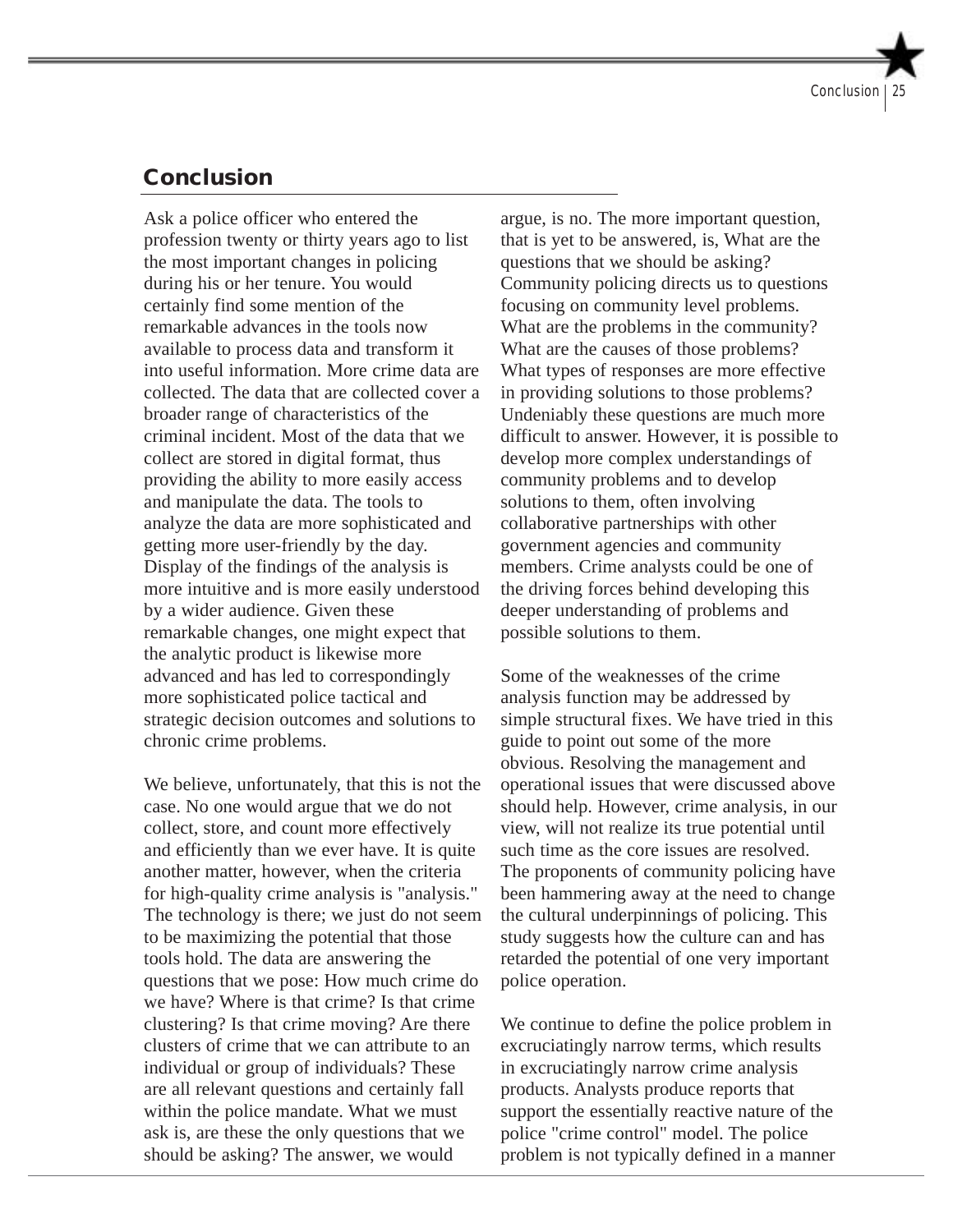

that seeks to understand the patterns and relationships in the collected data that would explain the criminal or disorder problem in a fashion that would suggest proactive police responses. The dominant crime analytic activity is

counting crime and providing offender information to field operations personnel. While departments claim to have adopted "community policing," police managers continue to tenaciously (some might argue stubbornly) define police field operations in terms of crime control not problemoriented, solution-focused terms.

How might we go about resolving this problem? It would seem unreasonable, and unlikely, to simply insist that the police change their culture to accommodate the broader mandate suggested by the community policing types. Until such time as the police can be shown how their data can be better utilized to support operations associated with the broader mandate, one can only expect the police to prefer the status quo. The proverbial ball, it would seem, is in the court of those who have for years criticized police strategies and tactics. For the past fifteen years academics have been given unprecedented access to police data. Partnerships have flourished between police and academics. Yet, when it comes to practical applications of data analysis to inform problem analysis, academics have not been up to the challenge. It is one thing to say that the police should focus their attention on understanding the factors behind patterns and relationships in the police data to better explain the complexities of the criminal and disorder

incident. It is quite another thing to show how.

One should not conclude, however, that the entire burden for developing a more

**Advances** in information processing, and hopefully advances in data analysis methods, will provide the police with unprecedented opportunities to broaden their mission.

sophisticated crime analysis function should rest on the shoulders of academics. We would hope that contemporary police managers can bring themselves to think outside the box. Advances in information processing, and hopefully advances in data analysis methods, will provide the police with unprecedented opportunities to broaden their mission and mandate in a

manner that may well impact the nature and extent of crime, not merely react to its occurrence. This will require police policymakers to critically assess their current operations and management paradigm. They will have to permit themselves to be open to new ideas, methods, and practices and provide employees within the department with the necessary skills, resources and time to conduct such problem analytic tasks. It will not be enough for the academics, or anyone for that matter, to provide the tools and techniques; police managers will have to understand and appreciate the value of these new tools and techniques and demand the products that they imply.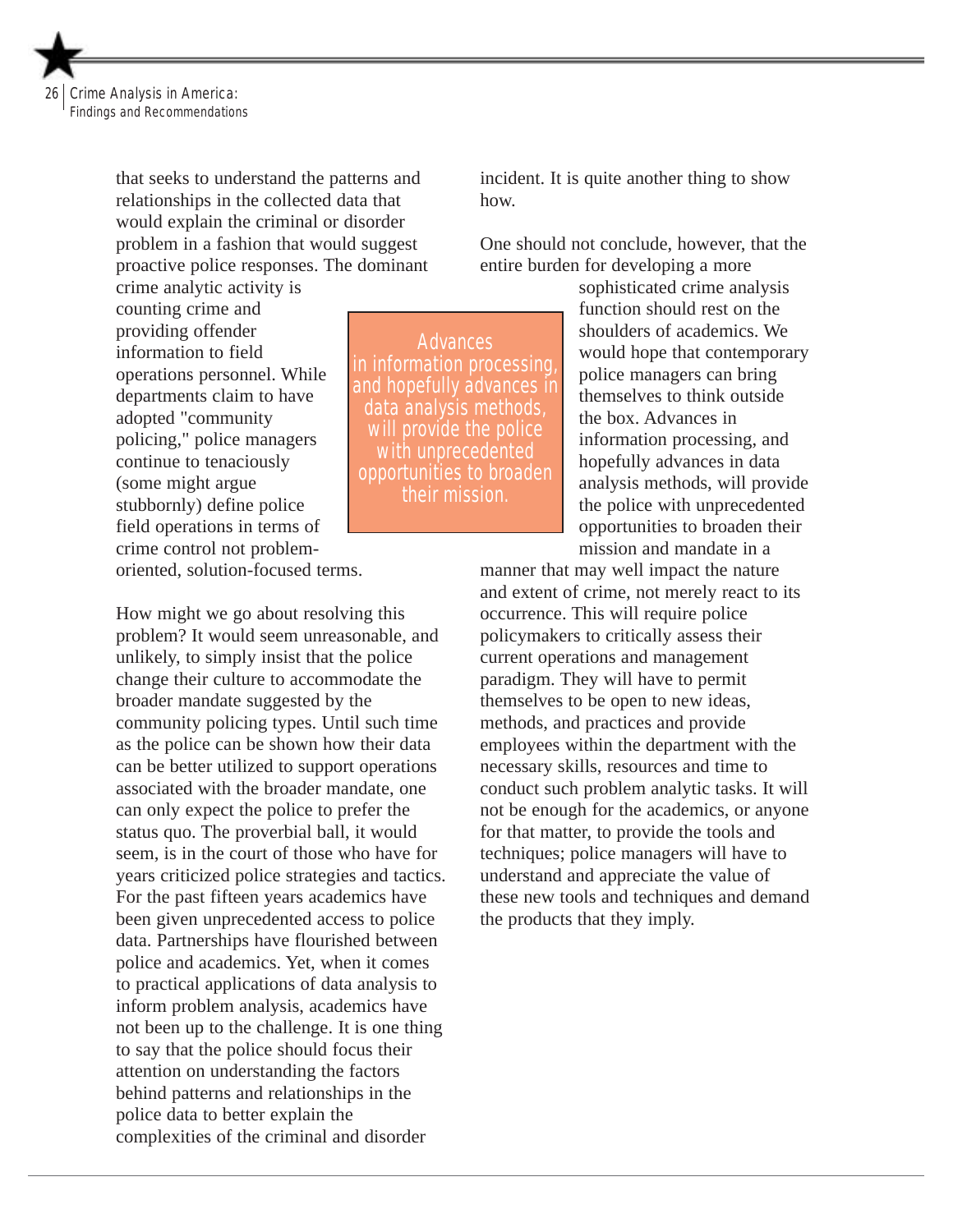# **References**

Abt Associates. 2000. Police Department Information Systems Technology Enhancement Project(ISTEP). Washington, DC: Department of Justice, Office of Community Oriented Policing Services.

Austin, R, G. Cooper, D. Gagnon, J. Hodges, R. Martensen and M. O'Neal. 1974. Police Crime Analysis Handbook. Sacremento, CA: Search Group, Inc.

Block, R., M. Dabdoub and S. Fregly(eds.). 1996. Crime Analysis Through Crime Mapping. Washington, DC: Police Executive Research Forum.

Brantingham, P.J. and P.L. 1981. Environmental Criminology. Beverly Hills: Sage.

Crowe, T. 2000. Crime Prevention Through Environmental Design. Boston: Butterworth-Heinemann.

Ekblom, P. 1988. Getting the Best Out of Crime Analysis. London: Home Office.

Gaines, L., V. Kappeler and J. Vaughn. 1999. Policing in America. Cincinnati, OH: Anderson.

Goldsmith, V., P. McGuire, J. Mollenkopf, T. Ross(eds.). 2000. Analyzing Crime Patterns. Thousand Oaks, CA: Sage.

Goldstein, H. 1990. Problem-Oriented Policing. New York: McGraw-Hill.

Gottlieb, S., S. Arenberg and R. Singh. 1994. Crime Analysis: From First Report to Final Arrest. Montclair, CA: Alpha Publishing.

Harries, K. 1999. Mapping Crime: Principle and Practice. Washington, DC: National Institute of Justice.

Hickman, M. and B. Reaves. 2001. "Community Policing in Local Police Departments 1997 and 1999." Bureau of Justice Statistics Special Report. Washington DC: Office of Justice Programs, U.S. Department of Justice.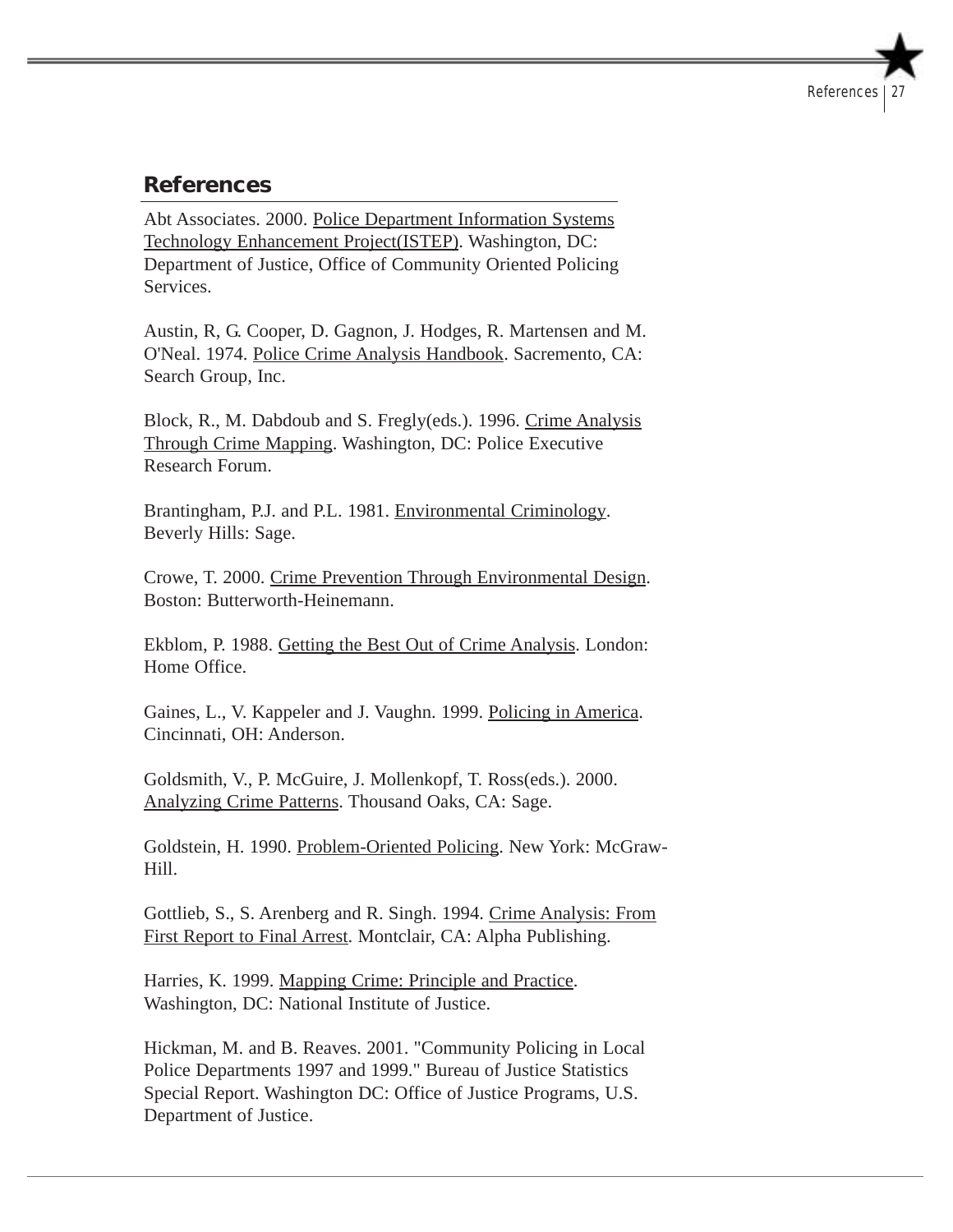

Jeffrey, J. 1977. Crime Prevention Through Environmental Design. Beverly Hills: Sage.

Kelling, G. & M. Moore. 1991. "From Political to Reform to Community: The Evolving Strategy of Police." In J. Greene & S. Mastrofski(eds.), Community Policing: Rhetoric or Reality. New York: Praeger.

Kingdon, J. 1984. Agendas, Alternatives, and Public Policies. Boston: Little, Brown, and Co.

McCauley, R. 1975. Crime Analysis. Louisville, KY: National Crime Prevention Institute.

Newman, O. 1972. Defensible Spaces: Crime Prevention Through Urban Design. New York: Macmillan.

O'Shea, T. 1998. "Pattern Recognition: An Exploration of the Information Processing Operations of Detectives." The Justice Professional, vol. 11, no. 4, pgs. 437–51.

Peterson, M. 1998. Applications in Criminal Analysis. Westport, CT: Greenwood.

Reaves, B. and & T. Hart. 2000. Law Enforcement Management and Administrative Statistics, 1999: Data for Individual State and Local Agencies with 100 or More Officers. Washington DC: US Department of Justice.

Reuland, M. 1997. Information Management and Crime Analysis:Practitioners' Recipes for Success. Washington, DC: Police Executive Research Forum.

Spelman, W. 1988. Bean Counting: New Approaches for Managing Crime Data. Washington DC: Police Executive Research Forum.

Weisburd, D. and T. McEwen(eds.). 1998. Crime Mapping & Crime Prevention. Monsey, NY: Criminal Justice Press.